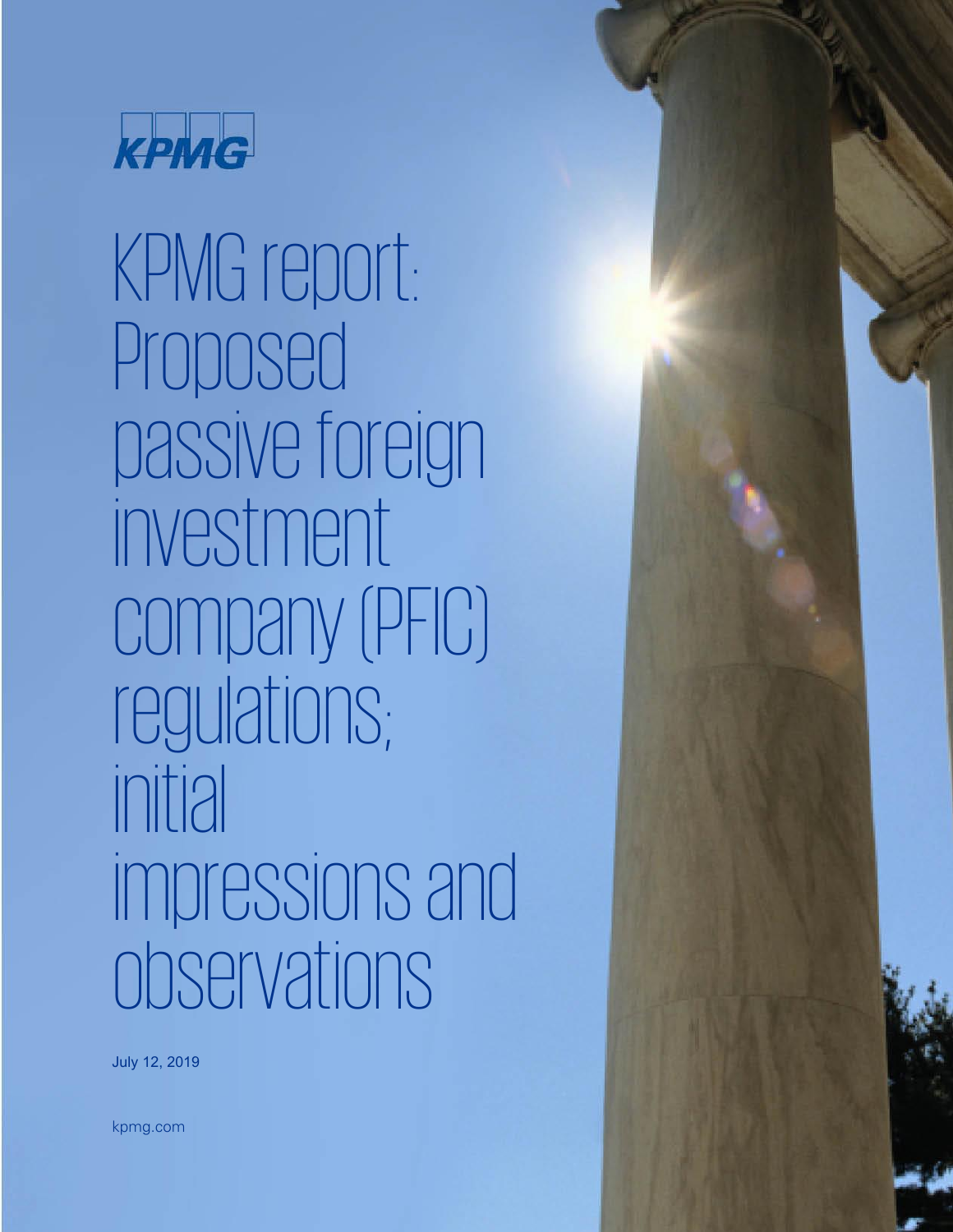Proposed regulations (REG-105474-18) from the U.S. Treasury Department and IRS relating to passive foreign investment companies (PFICs) were published in the Federal Register on July 11, 2019.

Read the text of the **[proposed regulations](https://www.govinfo.gov/content/pkg/FR-2019-07-11/pdf/2019-12030.pdf)** [PDF 515 KB] as published in the Federal Register.

This report provides initial impressions and observations about these proposed regulations (in this report, referred to as "proposed rules").

## **Contents**

| Look-through rules for 25% owned subsidiaries and certain domestic subsidiaries 10                        |  |
|-----------------------------------------------------------------------------------------------------------|--|
|                                                                                                           |  |
| FPHCI active rent/royalty exception: attribution of activities from certain LTS and LTP  12               |  |
|                                                                                                           |  |
|                                                                                                           |  |
|                                                                                                           |  |
|                                                                                                           |  |
|                                                                                                           |  |
|                                                                                                           |  |
|                                                                                                           |  |
| Eligibility for the 10% test of companies in runoff and companies subject to rating-related circumstances |  |
|                                                                                                           |  |
|                                                                                                           |  |
|                                                                                                           |  |
|                                                                                                           |  |
|                                                                                                           |  |

## <span id="page-1-0"></span>**Background**

The PFIC rules, enacted in 1986 as a counterpart to the anti-deferral regime in subpart F, target U.S. owners of foreign corporations with primarily passive income or assets. The PFIC rules, unlike the rules in subpart F, aim to remove the economic benefit of deferral with respect to all U.S. investors in a PFIC, not just those with significant ownership. Notoriously broad and complex, the PFIC rules generally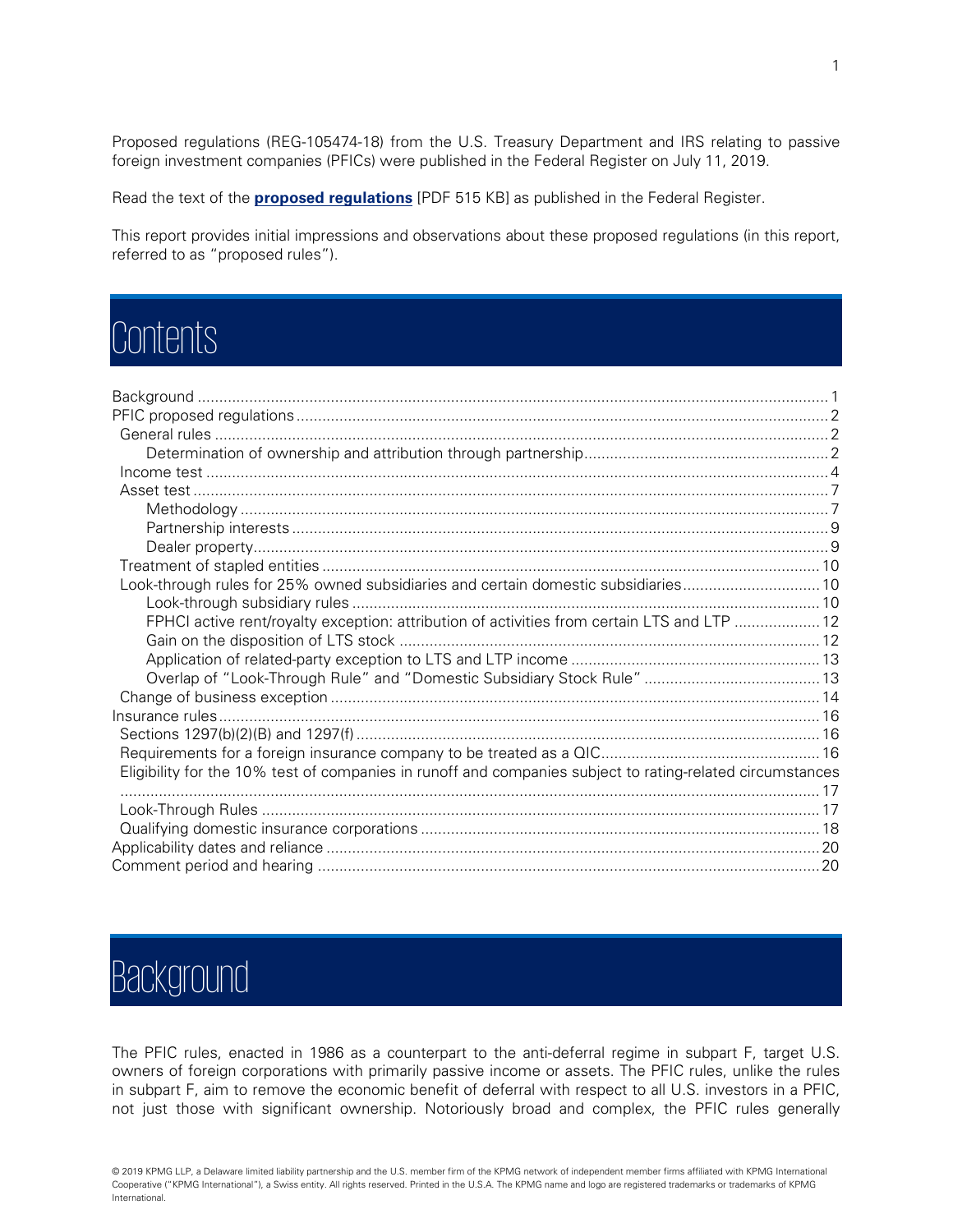discourage U.S. taxpayers from investing in PFICs—if they can identify that a foreign corporation is a PFIC in the first instance.

Generally, a PFIC is a foreign corporation that has, during the tax year, at least 75% passive income (the "Income Test") or an average percentage of assets that produce passive income of at least 50% (the "Asset Test"). Passive income is any income of a kind that would be foreign personal holding company income ("FPHCI") as defined in section 954(c), subject to certain exceptions in the PFIC rules. One such exception from the definition of passive income is income derived in the active conduct of an insurance business by a qualifying insurance corporation ("QIC"), as revised in the 2017 U.S. tax law (Pub. L. No. 115-97, enacted December 22, 2017, and often referred to as the "Tax Cuts and Jobs Act").

For many years, taxpayers have relied on Notice 88-22 for crucial guidance on the application of the PFIC rules. Treasury also issued proposed regulations in 2015 on the prior version of the PFIC insurance exception; those proposed regulations were never finalized and are withdrawn in connection with issuing the proposed rules.

The proposed rules (discussed in detail below) include guidance on: (1) the determination of ownership and attribution through partnerships; (2) the Income Test; (3) the Asset Test; (4) the look-through rule for 25%-owned corporations and certain domestic subsidiaries; (5) the change-of-business exception; and (6) the PFIC insurance exception.

Although the proposed rules address many lingering PFIC issues, they leave untouched certain other longstanding unresolved PFIC issues, including: (1) qualified electing fund ("QEF") guidance; (2) mark-tomarket regime guidance; (3) the PFIC stock transfer non-recognition override rule under section 1291(f); and (4) ownership attribution by reason of options. Further, it is notable that the proposed rules do not mention any potential coordination with the aggregate domestic partnership approach included in the recently released subpart F proposed regulations, which appear to increase the relevance of the PFIC rules by decreasing the availability of the PFIC/controlled foreign corporation ("CFC") overlap rule in certain circumstances.

## <span id="page-2-0"></span>PFIC proposed regulations

#### <span id="page-2-1"></span>General rules

#### <span id="page-2-2"></span>**Determination of ownership and attribution through partnership**

The statute generally provides ownership attribution rules that may apply to treat stock of a PFIC as owned by a U.S. person. Under one attribution rule, stock owned by a partnership, estate, or trust is considered owned proportionately by its partners or beneficiaries. Under another attribution rule, a U.S. person that owns a non-PFIC corporation is treated as owning stock owned by the non-PFIC in proportion to its ownership in the non-PFIC corporation only if the U.S. person owns at least 50% of the value of the non-PFIC. Thus, a U.S. person that owns a partnership is treated as owning a proportionate share of the stock owned by the partnership regardless of its ownership in the partnership, while a U.S. person that owns a non-PFIC corporation is treated as owning a proportionate share of the stock owned by the corporation only if it owns at least 50% of the value of the non-PFIC.

There has been some uncertainty as to whether the ownership attribution rules should be applied to a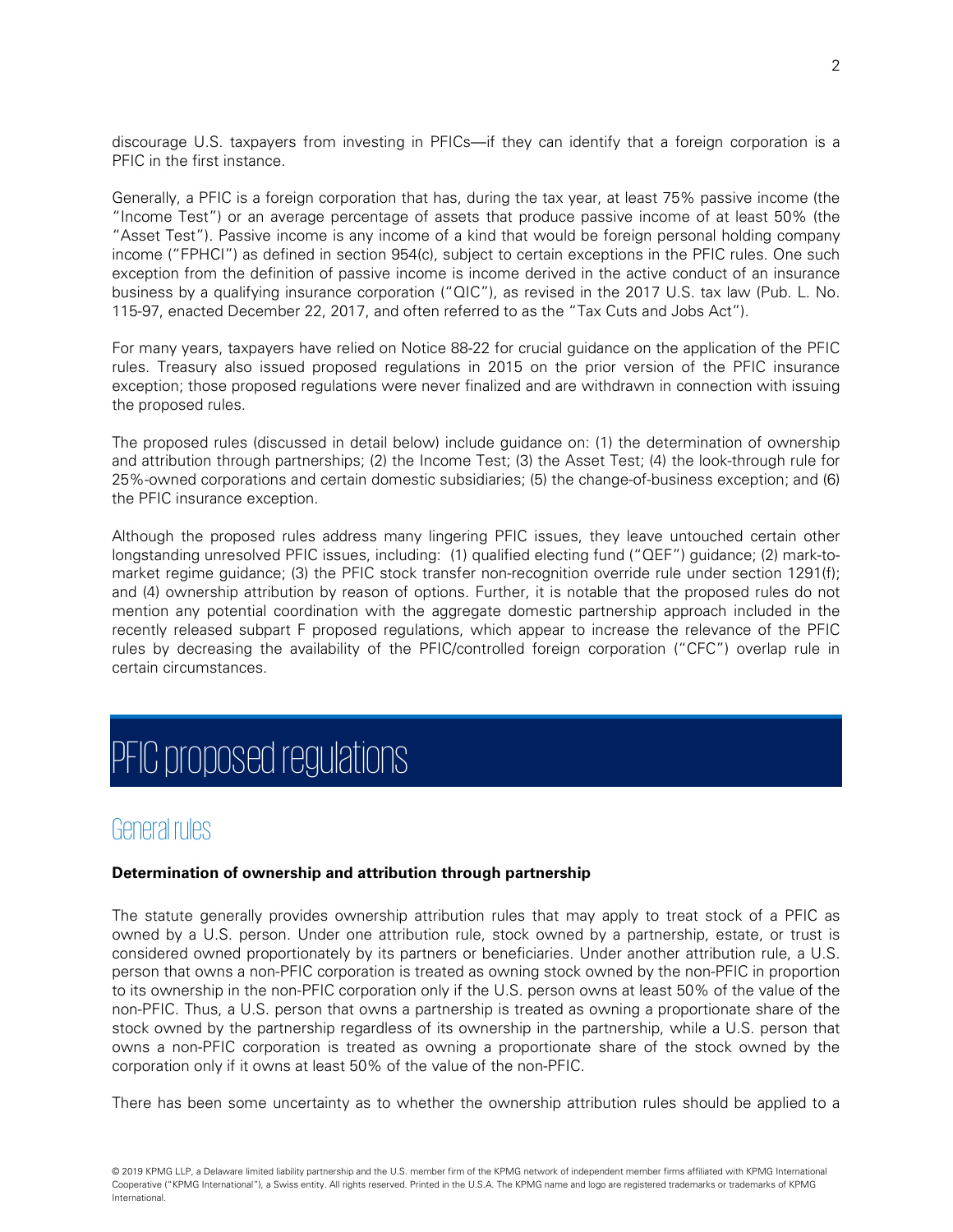tiered ownership structure on a "top-down" versus "bottom-up" basis. Under a "top-down" approach, the ownership attribution analysis starts with a U.S. person and then the U.S. person's ownership interest is sequentially determined for each successive lower-tier beginning at the upper-tier entities and proceeding down the ownership chain(s). Conversely, the "bottom-up" approach starts with a PFIC and attributes ownership of its stock upwards to each successive upper-tier until reaching the U.S. person(s).

The preamble notes that the two approaches can result in different ownership consequences when a partnership indirectly owns stock of a foreign corporation that is being tested for PFIC status (a "tested foreign corporation") through a non-PFIC corporation.



#### **PFIC Ownership Attribution Rules – Bottom-Up vs. Top-Down**

Consistent with an aggregate theory of partnerships, the proposed rules effectively limit application of the attribution rules to the "top-down" approach when a U.S. person owns stock of a non-PFIC corporation through a partnership. Accordingly, the proposed rules produce the same result as if the partnership were disregarded and the U.S. partners were treated as if they directly or indirectly owned the partnership's direct and indirect interests in the non-PFIC foreign corporation. It is notable that the explicit rejection of the "bottom-up" approach is limited to attribution through partnerships, and the proposed rules effectively reserve on whether it should similarly apply in a purely corporate structure.

## KPMG observation

The exclusive application of the "top-down" approach to the ownership attribution through partnerships is a significant and favorable result. This proposed rule is particularly relevant (and helpful) to private equity and asset management structures; in such structures it is fairly common for the fund to hold or acquire a majority interest (by value) in a top-tier non-PFIC holding corporation that itself directly or indirectly owns underlying PFICs. In such a fact pattern, application of the "bottom-up" approach generally would result in the attribution of the underlying PFIC stock to the U.S. investors in the fund, regardless of the size of their interest in the fund partnership. Conversely, the proposed rules generally would apply to preclude attribution of the underlying PFIC stock to any such U.S. investor provided the U.S. investor owns less than 50% of the value of the non-PFIC foreign corporation stock on a diluted basis.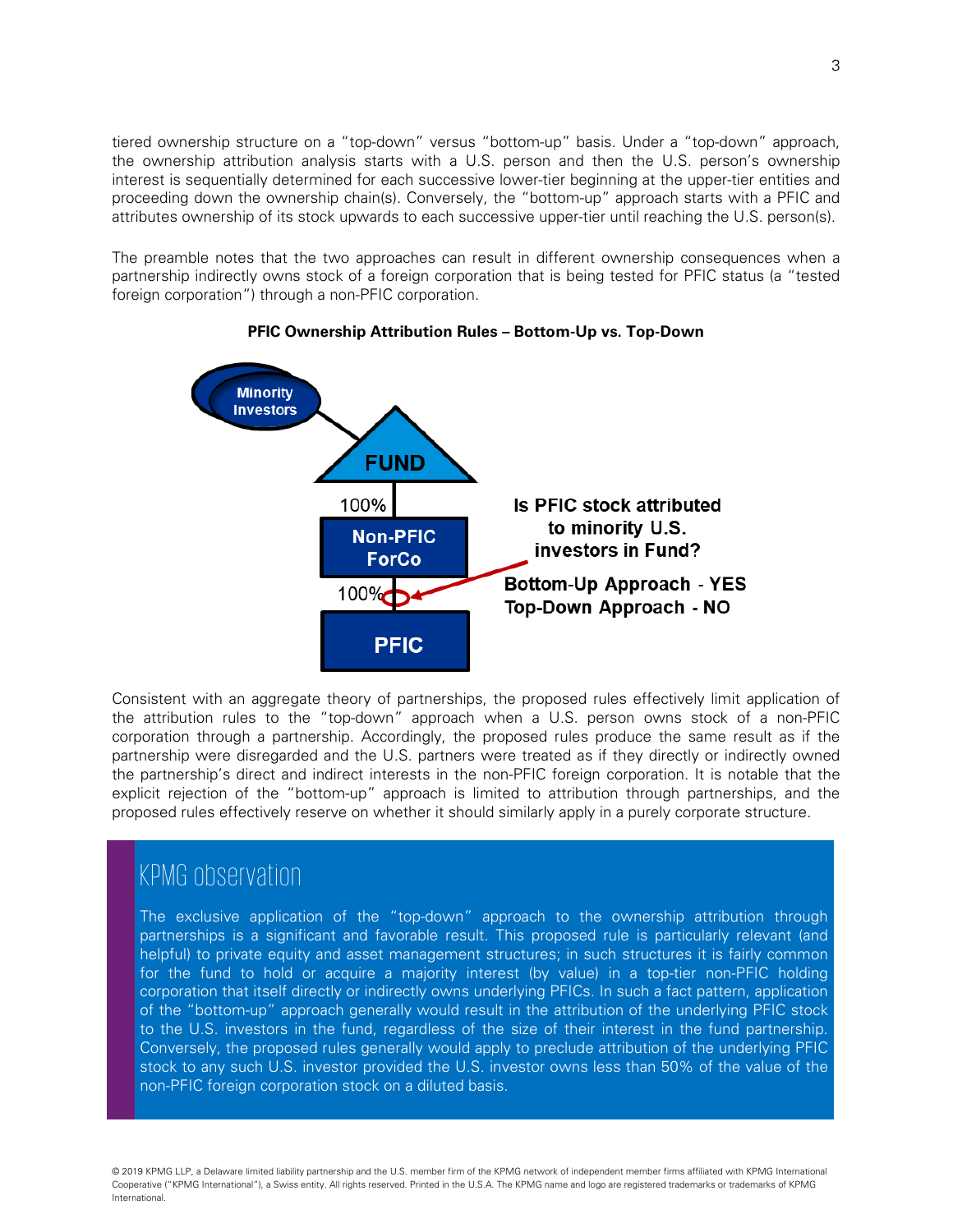In addition, this should be viewed as particularly helpful guidance given the recently issued proposed regulations [read [TaxNewsFlash](https://home.kpmg/us/en/home/insights/2019/06/tnf-final-regulations-gilti-ftc.html)] on attribution through domestic partnerships for subpart F purposes ("CFC proposed rules"), which would result in fewer instances when the CFC/PFIC overlap rule of section 1297(d) would apply. Under the CFC proposed rules, many typical private equity and asset management structures would be treated as resulting in indirect PFIC ownership by U.S. tax investors if a "bottom-up" approach was applied. Now, however, there may be more instances of taxpayer favorable results where, as a result of reliance on the CFC proposed rules, private equity or asset management structures no longer will be treated as generating subpart F or GILTI inclusions, and, in addition, as a result of the proposed rules, fund investments into offshore corporate structures can be tested with a "top-down" approach, generally resulting in fewer PFIC determinations.

#### <span id="page-4-0"></span>Income test

As described above, under the Income Test, a tested foreign corporation is a PFIC if at least 75% of its income for a tax year is passive income. Income that is FPHCI under the subpart F rules generally is passive for purposes of the Income Test, subject to exceptions for related-party, insurance, banking, and export income in the PFIC rules. The proposed rules address a number of issues regarding the application of the Income Test, including guidance on the application of the FPHCI exceptions, the PFIC related-party exception, and the treatment of a distributive share of partnership income.

• **FPHCI exceptions**. The proposed rules explicitly address the application of the FPHCI exceptions for Income Test purposes. As described in the preamble, the FPHCI "same-country" exception for related-party payments (section 954(c)(3)) and the "look through" exception for payments from related controlled foreign corporations ("CFCs") (section 954(c)(6)) do not apply for PFIC purposes because the PFIC related-party exception is meant to provide the only rules for excluding relatedparty income from passive income. Similarly, the proposed rules turn off the FPHCI insurance exception (section 954(i)) for Income Test purposes in favor of the sole application of the PFIC insurance exception. Helpfully, the proposed rules explicitly provide that the other FPHCI exceptions do apply for PFIC purposes, including the active finance exception (section 954(h)), which applies in addition to the PFIC banking exception. Further, the FPHCI exceptions apply without regard to whether the tested foreign corporation is a CFC.

### KPMG observation

The application of the active finance exception in section 954(h) had not been entirely clear because the definition of passive income cross-references only section 954(c). In addition, the active finance exception could be read to apply only to PFICs that also are CFCs. The proposed application of the FPHCI active finance exception (and its application to all tested foreign corporations) for Income Test purposes is welcomed and appropriate because income derived in an active business should not be considered passive income. The inclusion of the FPHCI active finance exception in addition to the arguably similar PFIC banking exception is notable in light of the decision to exclude the FPHCI related-party and insurance exceptions due to their similarity to exceptions in the PFIC rules. Nonetheless, the preamble notes the lack of final regulations under the PFIC banking exception in describing its decision to include the FPHCI active finance exception. Treasury and IRS have issued Notice 89-81 and proposed §1.1296-4 on the PFIC banking exception, but have yet to issue any final or temporary regulations. The statement in the preamble

<sup>© 2019</sup> KPMG LLP, a Delaware limited liability partnership and the U.S. member firm of the KPMG network of independent member firms affiliated with KPMG International Cooperative ("KPMG International"), a Swiss entity. All rights reserved. Printed in the U.S.A. The KPMG name and logo are registered trademarks or trademarks of KPMG International.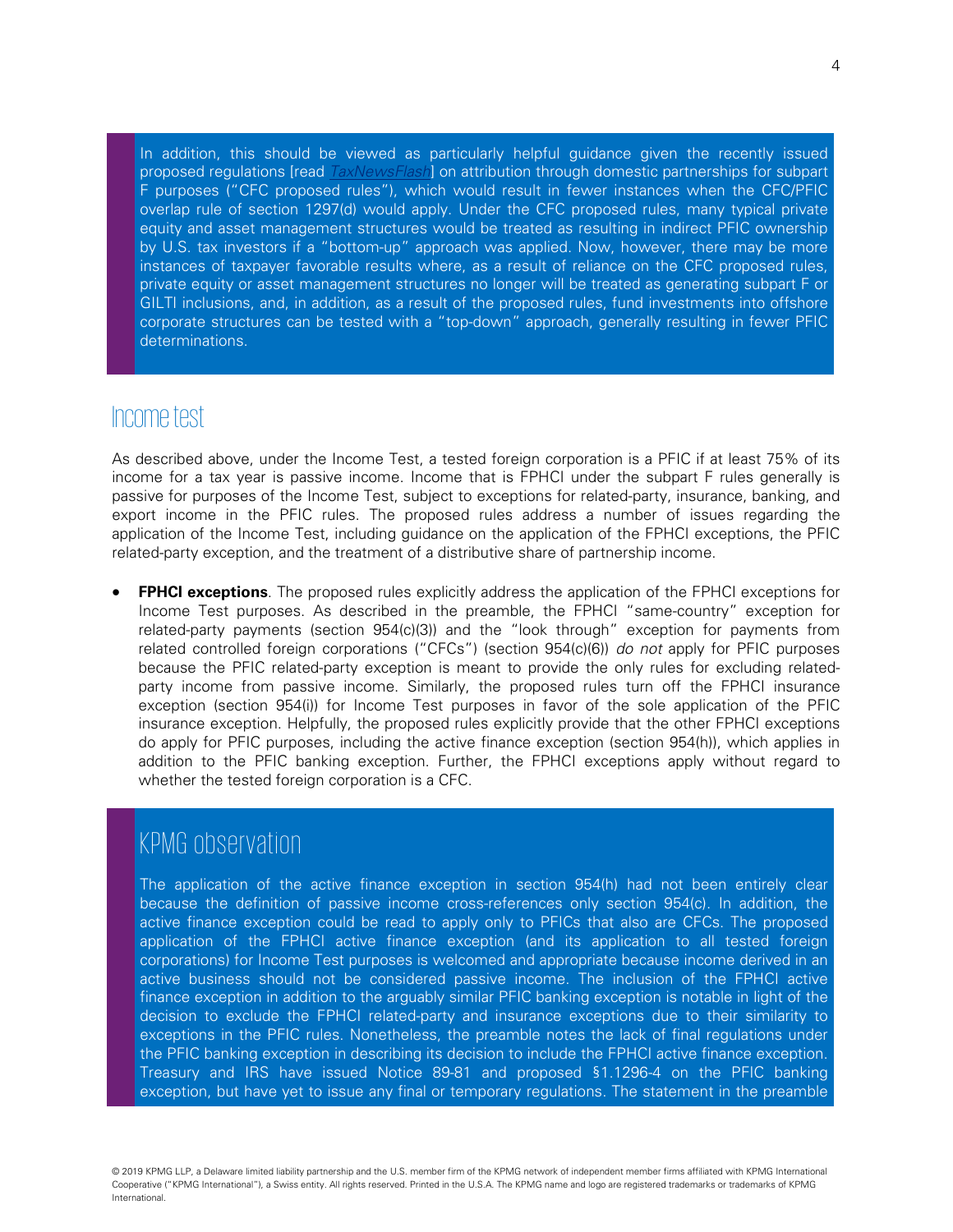seems to raise the potential for future guidance to remove the FPHCI active finance exception for Income Test purposes if final regulations are issued under the PFIC banking exception.

- **Sale of partnership interest**. The proposed rules provide that the FPHCI partnership look through rule (section 954(c)(4)) applies for PFIC purposes. Under this rule, a tested foreign corporation that owns at least 25% of a partnership characterizes the gain on the sale of its partnership interest as passive or non-passive based on the partnership's assets.
- **Net items of FPHCI**. Although the statute provides that the Income Test applies based on a corporation's gross income, certain categories of FPHCI are determined on a net basis (for example, the excess of gains over losses from certain property transactions). Under the proposed rules, the net item of FPHCI is taken into account in applying the Income Test, notwithstanding the general rule that the Income Test applies on a gross basis. For this purpose, the netting occurs at an entity level for each tested foreign corporation and look-through subsidiary (as defined later in this document) and net losses in a look-through subsidiary cannot offset net income in a tested foreign corporation.
- **PFIC related-party exception**. Under the statute, interest, dividends, rents, and royalties received or accrued from a related person are excluded from passive income to the extent properly allocable (under regulations) to non-passive income of the related person. The proposed rules include longawaited guidance on allocation for purposes of the PFIC related-party exception.
	- o No "cream skimming". The subpart F foreign base company income rules include a priority rule for passive income (the "cream skimming" rule) that generally allocates related-party interest expense to passive income before non-passive income. The proposed rule do not adopt the cream skimming rule for Income Test purposes. Instead, interest expense is allocated pro rata, based on the relative amounts of the payor's passive and non-passive income for the year.
	- o Allocation of dividends. Under the proposed rule, dividends are allocated based on the extent to which current year earnings and profits are attributable to passive or non-passive income.
	- o Allocation of rent/royalty. The proposed rules cross-reference the principles of the section 861 regulations (§1.861-8 through §1.861-14T) for purposes of allocating rents and royalties.
	- o Related-party determination. The proposed rules provide that the related-party determination is made on the date the relevant item is received or accrued.

### KPMG observation

The lack of a cream-skimming rule for Income Test purposes is helpful for companies that otherwise would need to monitor a related payor's passive income in order to avoid characterizing the recipient tested foreign corporation's income as passive, such as private equity structures where a finance company is brother sister to an operating company.

## KPMG observation

The proposed rule for allocating dividends is consistent with the legislative history, which provides that dividends should be allocated based on earnings and profits. Under the proposed rule, even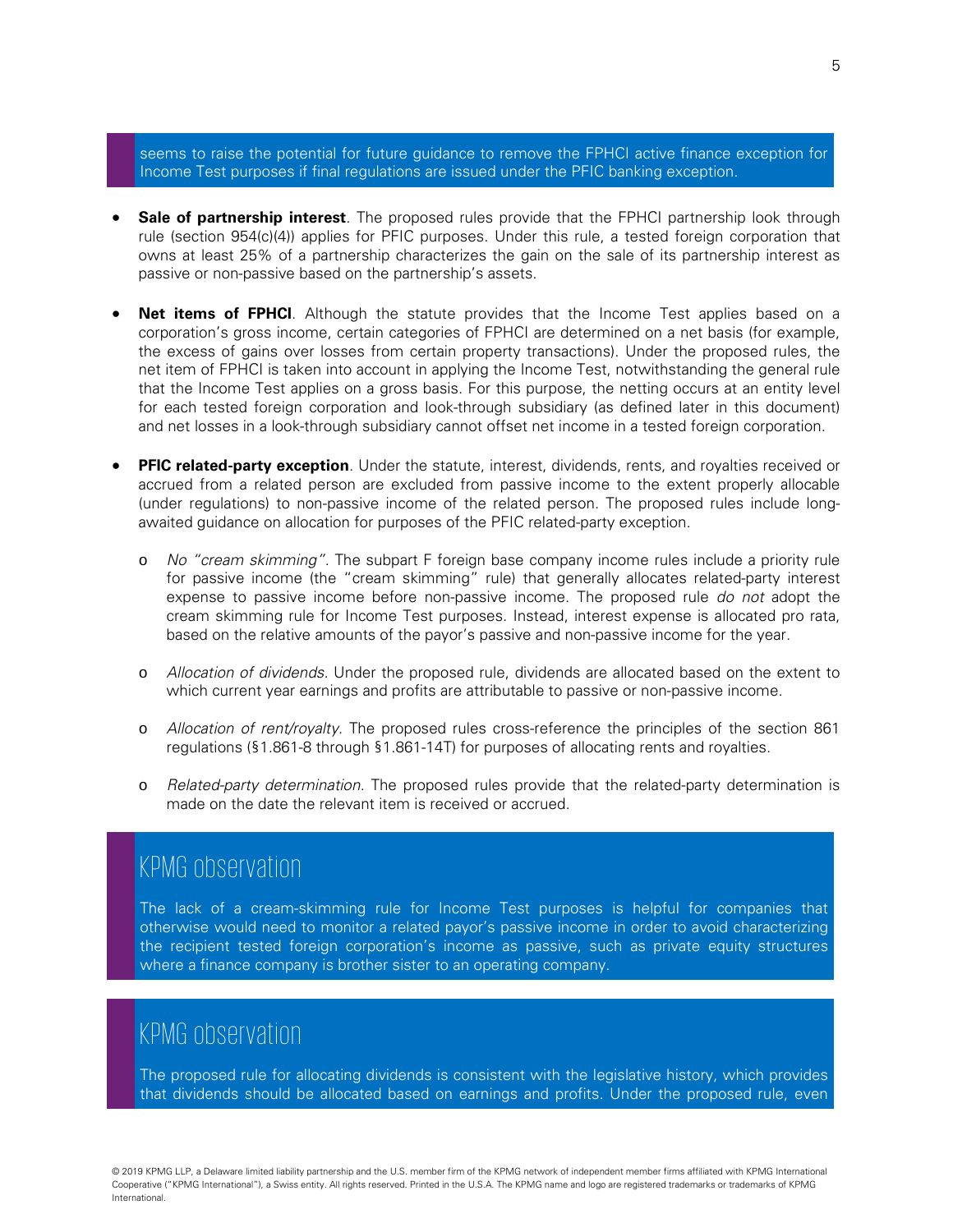dividends that are paid out of accumulated earnings and profits are allocated based on current year earnings and profits. This rule seems reasonable from an administrative perspective because it avoids the potential burden of determining whether a PFIC's accumulated earnings and profits are passive or non-passive. The application of the rule is expected to be quite limited because, in most cases, a dividend that would qualify for the related-party dividend rule also would be subject to the Look-Through Rule (discussed later in the document), which generally would result in the elimination of the dividend.

**Partnership income.** The statute does not provide quidance for determining whether a distributive share of partnership income is passive for Income Test purposes. The proposed rules provide two standards, based on whether the tested foreign corporation directly or indirectly owns at least 25% of the value of the partnership. If the ownership threshold is satisfied, the tested foreign corporation's distributive share of partnership income is characterized as passive or non-passive based on the underlying income of the partnership (as if the tested foreign corporation directly received its share of the partnership's income). For purposes of applying the passive income exceptions that are based on the active conduct of a trade or business, only the activities of the partnership are taken into account. The distributive share of partnership income for a tested foreign corporation that does not satisfy the 25% ownership threshold in the partnership is per se passive.

#### KPMG observation

The treatment of a distributive share of partnership income as passive when a tested foreign corporation owns less than 25% of a partnership is sure to attract comments. Indeed, the inclusion of this rule (along with the corollary rule for partnership interests in the asset test, discussed below) arguably turns this regulatory package from one that is generally "taxpayer-friendly" to one that gives and takes, as many will see the inclusion of this rule resulting in more passive income than they may have understood to be the case under prior law. The proposed rule departs from the general treatment of a distributive share of partnership income for subpart F purposes, which does not have an ownership threshold. On the other hand, as noted in the preamble, the 25% threshold is consistent with the threshold for the corporate look through rule, and seems to reflect an intent to neutralize choice of entity considerations in the PFIC context; this threshold presumably will neutralize the benefit of a common joint venture structuring technique where parties elect to treat the joint venture holding vehicle as a partnership to avoid passive treatment of less than 25% corporate stock positions. Comments were specifically requested on the 25% threshold, which could indicate an openness to consider lower thresholds or no thresholds.

• **Consolidated group dividends**. The proposed rules provide that intercompany dividends received from a consolidated group member are taken into account for PFIC income test purposes, even though the dividends would be excluded from gross income under the consolidated return rules.

#### KPMG observation

<span id="page-6-0"></span>It is curious that a rule on consolidated group dividends was included in the proposed rules because of the very limited situations in which the rule would apply.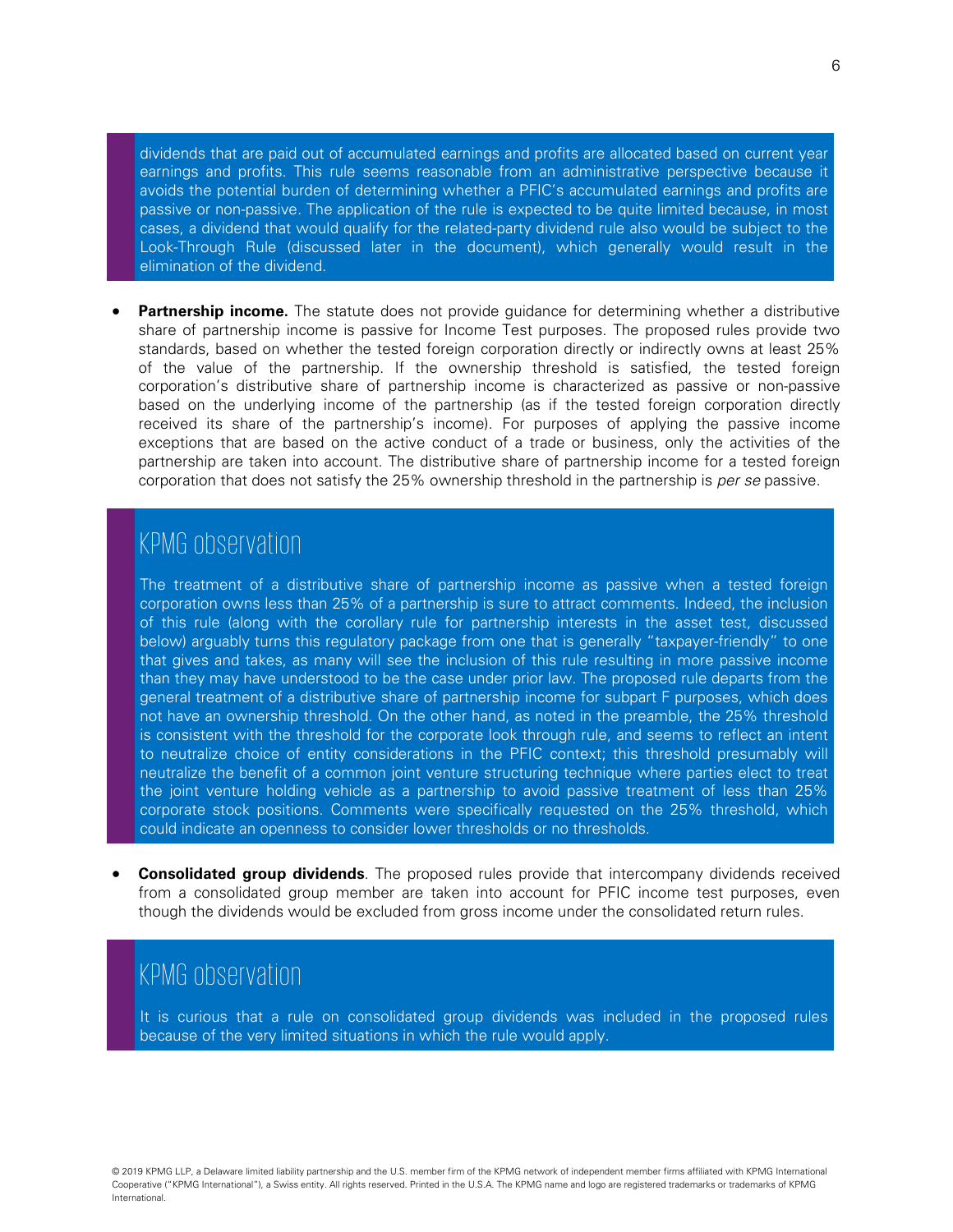

#### <span id="page-7-0"></span>**Methodology**

As mentioned above, a PFIC is a foreign corporation that meets the Income Test (discussed above) or the Asset Test. A tested foreign corporation satisfies the Asset Test if the average percentage of assets held by the corporation during the tax year that produce passive income or that are held for the production of passive income is at least 50%. For this purpose, assets may be measured based on either their fair market value or adjusted bases, depending on the particular tested foreign corporation.

The proposed rules are generally consistent with Notice 88-22, but also offer additional guidance with respect to the application of the Asset Test.

• **Weighted average.** The proposed rules provide that the average percentage of assets held by a tested foreign corporation during its tax year is determined based on the average of the fair market values (or the average of the adjusted bases, if required) of the passive assets and total assets held by the foreign corporation on the last day of each measuring period ("measuring date") of the foreign corporation's tax year.

The average of the fair market values (or the average of the adjusted bases, if applicable) of the foreign corporation's passive assets or total assets for the tax year is equal to the sum of the values (or adjusted bases) of the passive assets or total assets, as applicable, on each measuring date of the foreign corporation's tax year, divided by the number of measuring dates in the tax year.

#### KPMG observation

The proposed rules do not provide an example, but it appears that the rules work thus: Assuming a tested foreign corporation has a quarterly measuring period (discussed below), and has passive/total assets at the end of each quarter of w/r, x/s, y/t, and u/z, the average for the tax year is expressed as  $(w + x + y + z)/4$  divided by  $(r + s + t + u)/4$ , whereas an alternative approach would be expressed as  $(w/r + x/s + y/t + u/z)/4$ .

## KPMG observation

This new guidance from the proposed rules largely follows the averaging method of Notice 88-22, but clarifies that a taxpayer cannot use the average of quarterly asset value ratios to calculate the percentage of passive assets for the Asset Test. This restriction arguably was ambiguous both under Notice 88-22 and the statute, and may be consequential for taxpayers that have previously been using an alternative method—as in many circumstances different methods produce different results.

• **Quarterly measuring, but election available for more frequent measuring.** The proposed rules generally provide for quarterly measuring periods, consistent with Notice 88-22, but also allow a taxpayer to elect a shorter period, such as a weekly or monthly measurement period. If a shorter period is elected, the shorter period must be used consistently for all subsequent years, unless the election is revoked.

<sup>© 2019</sup> KPMG LLP, a Delaware limited liability partnership and the U.S. member firm of the KPMG network of independent member firms affiliated with KPMG International Cooperative ("KPMG International"), a Swiss entity. All rights reserved. Printed in the U.S.A. The KPMG name and logo are registered trademarks or trademarks of KPMG International.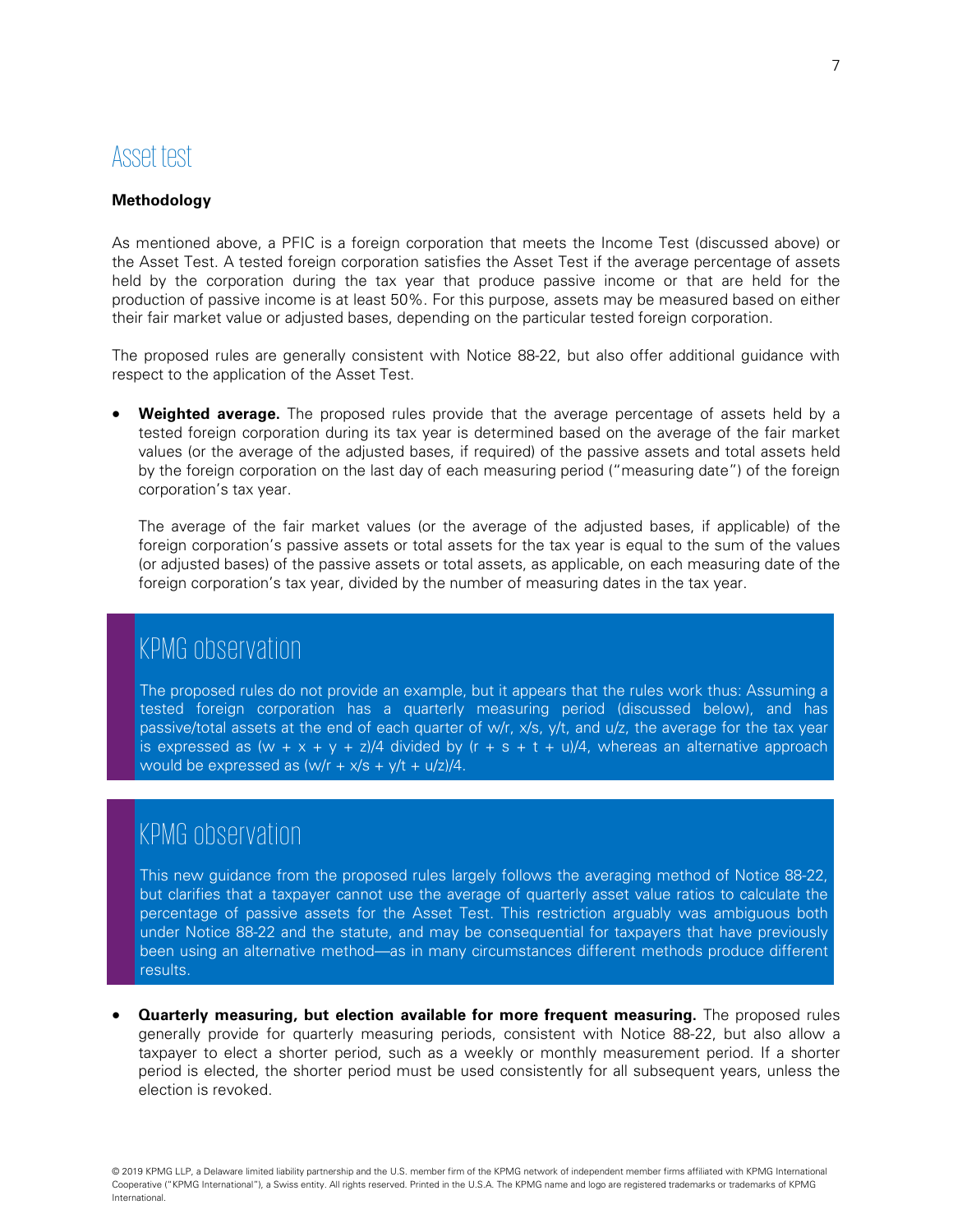- **Short tax year rules.** If a tested foreign corporation has a tax year that is less than 12 months, the average values are determined based on the measuring dates of the short tax year by treating the last day of the tax year as a measuring date. For example, the preamble explains that, absent an election for more frequent measurement, a foreign corporation with a short tax year of eight months (that began on its "normal" date) would have two "normal" quarter end measuring dates and a third quarter ending on the last day of the short tax year.
- **Foreign corporations that are publicly traded for less than entire year.** The statute provides that a tested foreign corporation must use the fair market value of its assets for the Asset Test if it is a publicly traded corporation for the tax year. A CFC must use the adjusted bases of its assets for the Asset Test, unless it is publicly traded for the year. Tested foreign corporations that are neither publicly traded nor CFCs use fair market value unless an election to use adjusted basis is made.

The proposed rules provide that a tested foreign corporation that is publicly traded for less than the entire year must use the fair market value for the entire year if the corporation was publicly traded on the majority of the days of the year.

## KPMG observation

The application of the Asset Test to a CFC that is publicly traded for only part of the year raises issues because CFCs are required to use adjusted basis while publicly traded corporations are required to use fair market value. This issue is more common under the new U.S. tax rules, which increased the number of CFCs as a result of a change to the subpart F constructive ownership rules. The proposed rule resolves the issue by requiring the use of fair market value only if the CFC is publicly traded for more than half the year. This arguably departs from the legislative history, which indicates that the publicly traded rule should apply if the tested foreign corporation is publicly traded on each quarterly measuring date.

**Procedural rules for elections and revocations.** The proposed rules provide guidance for making the election to use a shorter measuring period or to use adjusted bases of assets for the Asset Test. Under the proposed rule, a taxpayer makes an election either on Form 8621 (if the taxpayer is required to file that form) or by filing a written statement. An election generally may be revoked at any time in the same manner for making the election. However, once an election is revoked, either by the taxpayer or the Commissioner, a new election cannot be made until the sixth tax year following the year for which the previous election was revoked, and the new election cannot be revoked until the sixth tax year following the year for which the new election was made.

#### KPMG observation

The statute provides that a non-publicly traded corporation may elect to use adjusted basis to measure its assets, but prior to the proposed rules there was no guidance no how to make the election. Rather than having the tested foreign corporation make the election, the proposed rules allow an owner of the corporation to make the election. Both elections are made on an owner by owner basis, and although not explicit, appear to apply only to the owner that makes the election.

#### **Dual-character assets**

• **Assets that produce passive income and non-passive income.** The proposed rules generally

8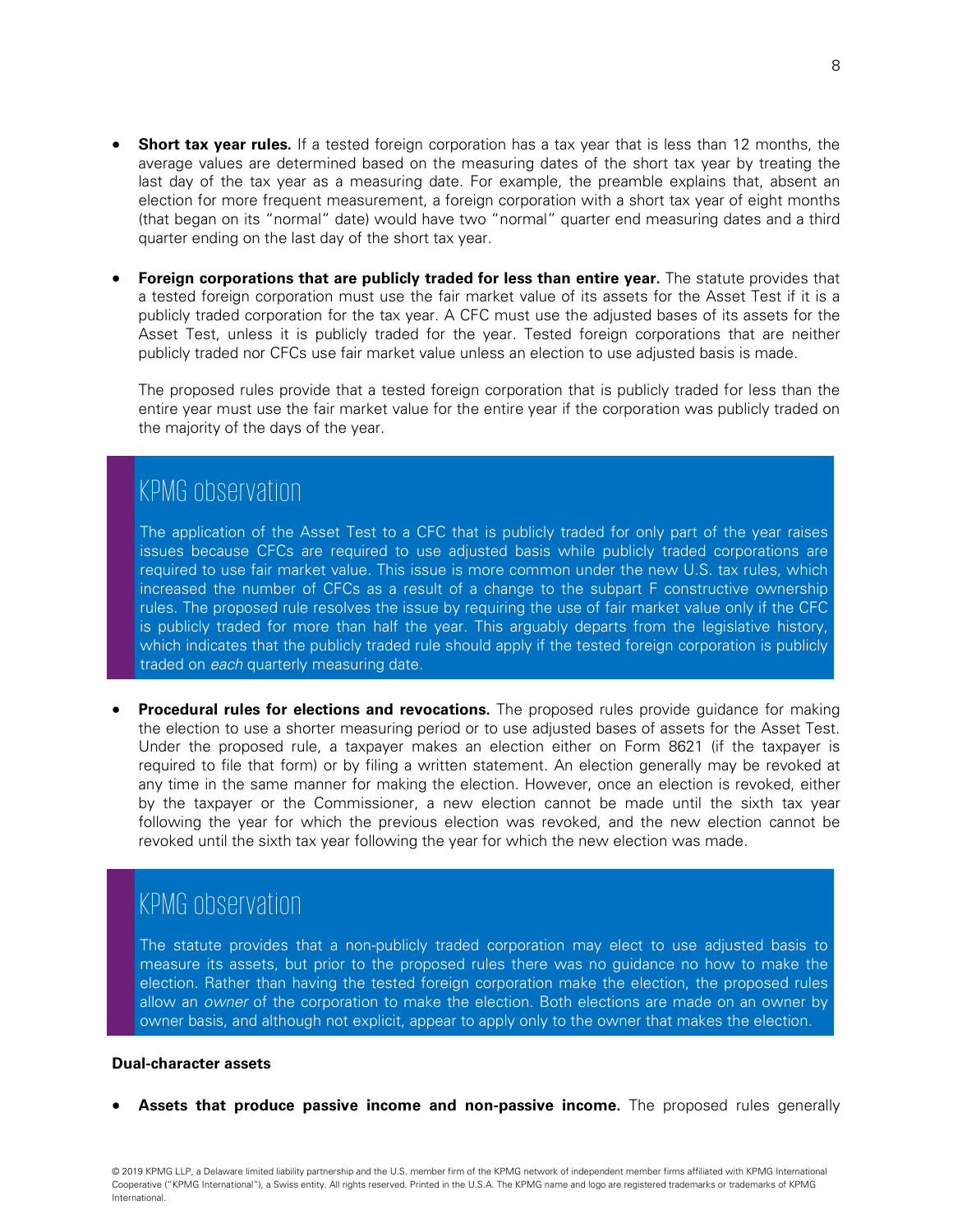follow the approach of Notice 88-22 with respect to assets that produce both passive and nonpassive income during a tax year, generally providing that the assets are treated as two assets – one that is passive and one that is non-passive. The fair market value (or adjusted basis) of the asset is then allocated between the hypothetical passive and non-passive assets based on the ratio of passive income to non-passive income produced by the asset during the tax year.

- **Special rule for certain stock.** The proposed rules provide a special rule for stock of a related person for which no dividends are received or accrued during the tax year, but that previously generated nonpassive income. The stock is similarly treated as two assets, one of which is passive and the other non-passive. The value is allocated between the two assets based on the dividends paid or accrued with respect to the stock for the two prior years, in proportion to the average percentages of the dividends that are characterized as passive and non-passive.
- **Assets that produce income and no income.** When only a portion of an asset produces income for the tax year, the proposed rules similarly treat the asset as two assets – one that is passive or nonpassive based on the income that it produces and one that is characterized based on the income that it is held to produce. The proposed rules require the allocation between the two assets to be made using a method that "most reasonably reflects the uses of the property," which for real property is generally its physical use.

### KPMG observation

Absent the proposed rule, an asset that produces both income and no income presumably would be characterized entirely based on the income that it generates. Under the proposed rule, the asset is characterized partly in accordance with the income it generates and partly in accordance with the purpose for which it is held, which seems more reflective of the true economics.

#### <span id="page-9-0"></span>**Partnership interests**

As is the case with the treatment of a distributive share of partnership income for the Income Test, the proposed rules apply a 25% threshold for purposes of determining whether a partnership interest is a passive or non-passive asset. Under the proposed rule, for purposes of the Asset Test, a tested foreign corporation that owns (directly or indirectly) at least 25% of the value of a partnership is treated as if it held its proportionate share of the assets of the partnership. The tested foreign corporation's proportionate share of the partnership's asset generally is treated as passive or non-passive to the extent it was characterized as such in the hands of the partnership. If a tested foreign corporation owns less than 25% of a partnership, its interest in the partnership is treated as a passive asset for purposes of the Asset Test.

#### <span id="page-9-1"></span>**Dealer property**

Under the exception for dealer property in section 954(c)(2)(C), gain from the disposition of property held in the dealer's trade or business is treated as non-passive income for purposes of the Income Test, while other types of income (such as dividends and interest) are treated as passive. For purposes of the Asset Test, the proposed rules follow the approach of Notice 88-22, and treat dealer assets that are subject to the exception in section 954(c)(2)(C) as non-passive. This means the dual-character asset rules discussed above are not applied to bifurcate such assets into passive and non-passive components.

<sup>© 2019</sup> KPMG LLP, a Delaware limited liability partnership and the U.S. member firm of the KPMG network of independent member firms affiliated with KPMG International Cooperative ("KPMG International"), a Swiss entity. All rights reserved. Printed in the U.S.A. The KPMG name and logo are registered trademarks or trademarks of KPMG International.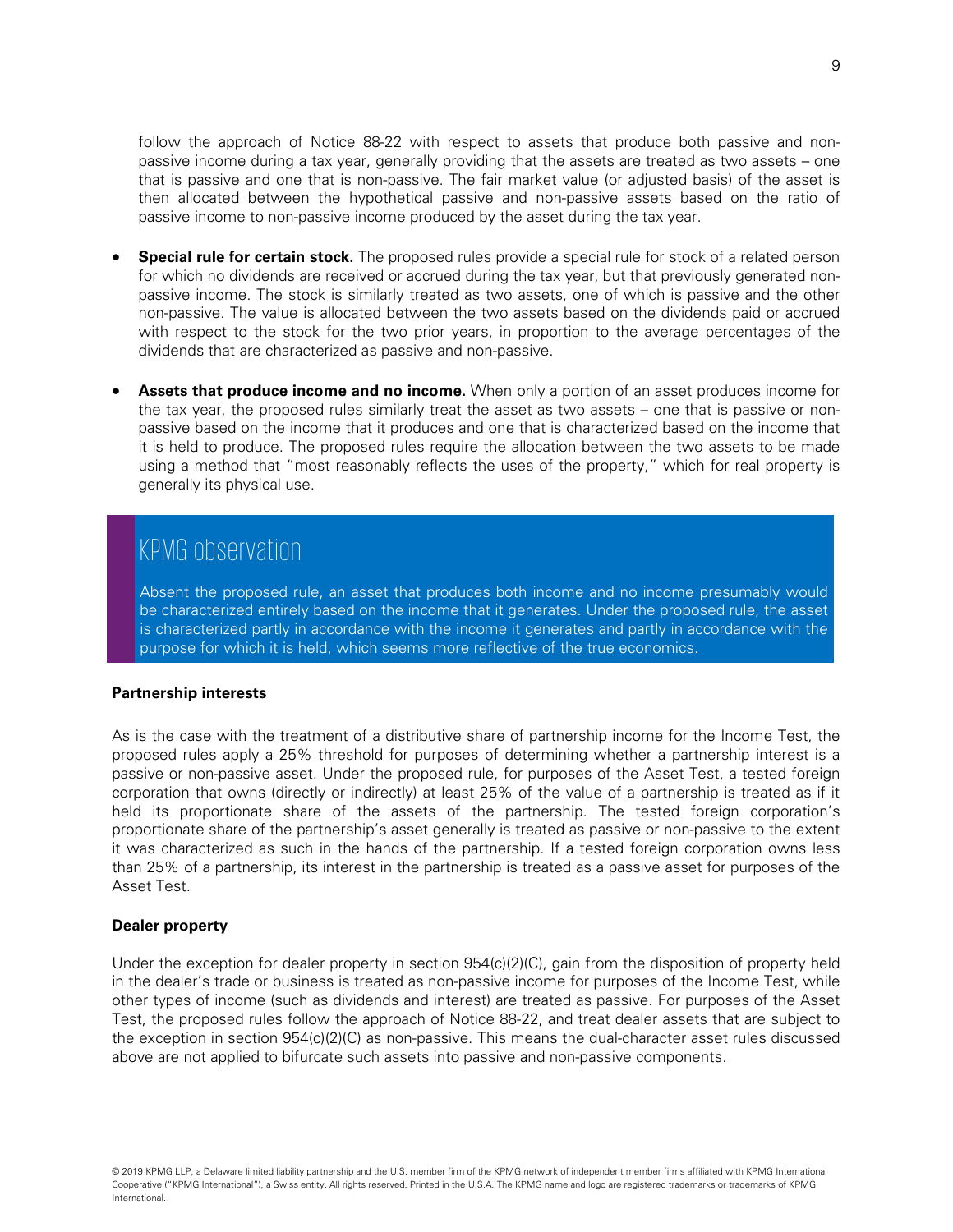## <span id="page-10-0"></span>Treatment of stapled entities

Under section 269B, entities are considered "stapled" if, because of their ownership structure, restrictions on transfer, or other requirements, the entities must be transferred together. The proposed rules provide that for purposes of determining whether any stapled entity is a PFIC, stapled entities are treated as a single entity that holds all of the assets of the stapled entities, conducts all of the activities of the stapled entities, and derives all of the income of the stapled entities.

The preamble notes that this approach comports with the general understanding that stapled interests represent a single economic interest to their shareholders, and is consistent with the determination under section 269B(a)(3) of whether a stapled entity is a regulated investment company ("RIC") or real estate investment trust ("REIT"). The preamble also requests comments as to whether similar treatment should be provided for purposes of the subpart F rules.

#### KPMG observation

The proposed rules do not include any guidance under section 1298(b)(4), which provides Treasury with the authority to issue regulations to treat separate classes of stock in a corporation as interests in separate corporations for PFIC purposes. Nonetheless, Treasury chose to issue the stapled stock rule, which generally runs contrary to the section 1298(b)(4) authority. Rather than increasing the number of tested foreign corporations, the proposed stapled stock rule has the result of decreasing the number of tested foreign corporations (by treating separate corporations as a single corporation for PFIC purposes).

#### <span id="page-10-1"></span>Look-through rules for 25% owned subsidiaries and certain domestic subsidiaries

#### <span id="page-10-2"></span>**Look-through subsidiary rules**

In determining PFIC status when applying the Income Test and Asset Test, the statute provides a general look-through rule when a tested foreign corporation owns, directly or indirectly, at least 25% of the value of the stock of another corporation (a "Look-Through Subsidiary" or "LTS") (the "Look-Through Rule"). Under the Look-Through Rule, a tested foreign corporation generally is treated as directly owning its proportionate share of the assets and directly receiving its proportionate share of the income of the LTS. The proposed rules provide helpful guidance for applying the Look-Through Rule.

• **Constructive ownership rules.** The statute does not provide a methodology to calculate a tested foreign corporation's indirect ownership in another corporation for purposes of determining whether the subsidiary corporation is an LTS. The proposed rules provide that indirect stock ownership for this purpose is determined in accordance with section 958(a) ownership principles, applied without regard to whether intermediate entities are domestic or foreign.

## KPMG observation

Prior to the proposed rule, there may have been some uncertainty as to whether a subsidiary held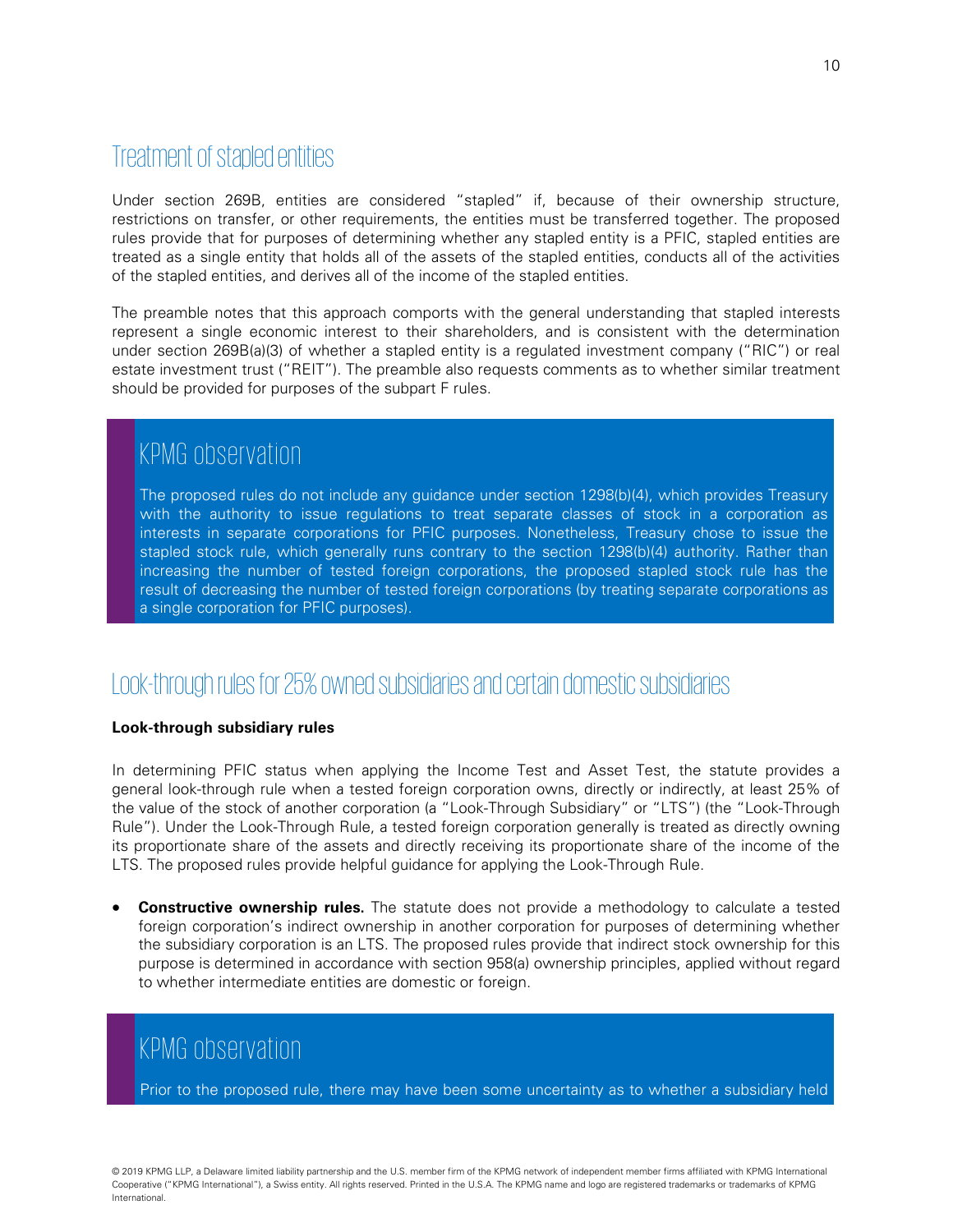through a chain could be an LTS when a tested foreign corporation did not indirectly own 25% of a lower-tier subsidiary, but did own 25% of an intermediate corporation that owned 25% of the lower-tier subsidiary. Although not directly addressed in the preamble or the operative sections of the proposed rules, it seems the tested foreign corporation in the structure would not be treated as owning the lower-tier subsidiary under the proposed rules, as reflected in Prop. Reg. §1.1297- 2(b)(3), Example 1.

- **Determination of ownership in an LTS.** For purposes of the Asset Test, a subsidiary is treated as an LTS for a measuring period if the 25% ownership threshold is satisfied on the last day of the measuring period. For purposes of the Income Test, a subsidiary generally is treated as an LTS if the tested foreign corporation owns an average of 25% of the value of the subsidiary, based on the ownership on the last day of each measuring period during the year. If the 25% threshold is not satisfied, a special rule can apply in certain cases that would treat the subsidiary as an LTS for only some of the periods during the year. These rules are meant to address situations in which a tested foreign corporation's ownership in a subsidiary varies during the tax year.
- **"Proportionate share" of an LTS's assets and income.** The statute does not provide guidance on the meaning of the term "proportionate share" for purposes of the Look-Through Rule. The proposed rules address this issue by providing that a tested foreign corporation is treated as owning a share of each asset and receiving a proportionate share of each item of income of a LTS in proportion to the tested foreign corporation's percentage ownership interest by value in the LTS.
- **Elimination of intercompany assets and income.** Notwithstanding that the legislative history to the PFIC rules provides that the Look-Through Rule should be applied in a manner that does not result in double-counting, the statute does not explicitly address the double-counting of income and assets between a tested foreign corporation and an LTS.
	- o Elimination of dividends and interest (and related assets). The proposed rules provide that intercompany payments of dividends and interest between an LTS and a tested foreign corporation (and the corresponding stock and loan receivables) generally are eliminated in applying the Income Test and Asset Test. Similarly, intercompany payments of interest and dividends between LTSs of a tested foreign corporation are eliminated. The proposed rules, however, provide that dividends are not eliminated to the extent they are attributable to income of an LTS generated before the tested foreign corporation owned 25% of the value of the LTS (and, thus, before the tested foreign corporation was treated as directly receiving the income of the LTS for PFIC purposes). Further, if a tested foreign corporation owns less than 100% of an LTS, the proposed rules limit the elimination of the interest and debt receivables in proportion to the tested foreign corporation's direct ownership in the LTS. Similar elimination treatment applies to certain intercompany transactions between a tested foreign corporation and a partnership in which the tested foreign corporation owns at least 25% of the value ("Look-Through Partnership" or "LTP").
	- o Elimination of other income items (and related assets). Treasury requested comments on whether the proposed income and asset elimination mechanism under the Look-Through Rule should be expanded to apply to rents, royalties, or any other types of intercompany income (and related assets).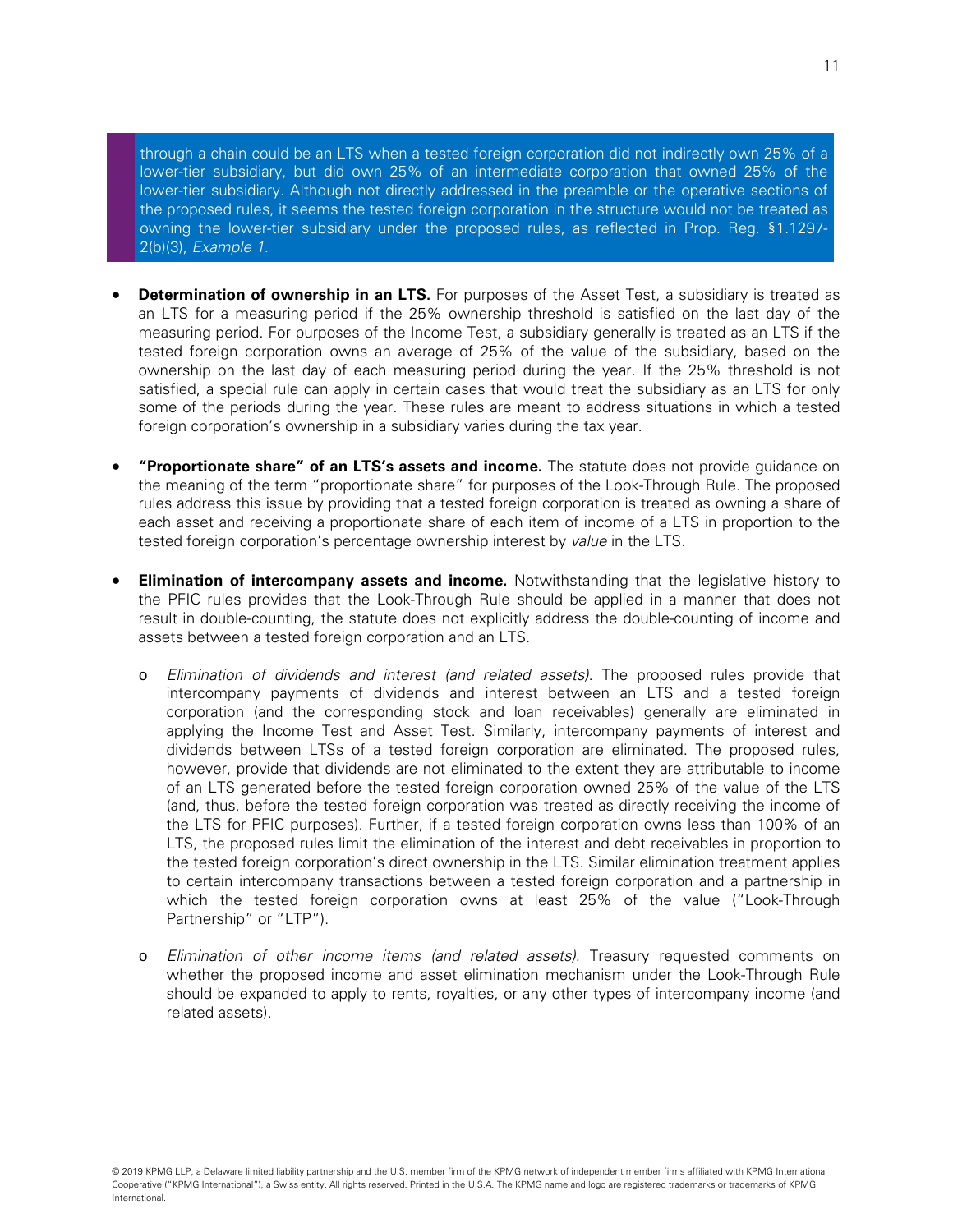## KPMG observation

The proposed rules on the elimination of dividends and interest payments (and the corresponding assets) are generally consistent with the legislative history. The lack of a similar rule for other types of income (and related assets) is surprising because similar policy reasons could support eliminating the items. The request for comments could raise questions as to Treasury's views on the elimination of such items under current law.

#### <span id="page-12-0"></span>**FPHCI active rent/royalty exception: attribution of activities from certain LTS and LTP**

Rents and royalties that satisfy the FPHCI active rent or royalty exception are considered non-passive for PFIC purposes. Under the FPHCI rules, the exception generally applies only if officers and employees of the relevant entity perform certain activities. For this purpose, activities of officers and employees of related entities are not taken into account. The proposed rules modify the application of the FPHCI active rent and royalty exception for PFIC purposes by allowing the activities of the officers and employees of any LTS and LTP in which the tested foreign corporation owns more than 50% (by value) to be taken into account by the tested foreign corporation, in addition to the activities of the officers and employees of the tested foreign corporation. Comments were requested on whether the rule attributing activities of related entities should be extended to other provisions, such as the PFIC banking exception.

#### KPMG observation

The real estate industry has long advocated for a rule that would allow attribution of activities for purposes of the FPHCI active rent exception. The proposed activities attribution rule is favorable and particularly significant for non-U.S. corporate groups engaged in real estate and certain IP trades or businesses that generally locate property (e.g., real property) in separate entities from those entities with the employees and activities. Absent this rule, the rent and royalty income generated by such active businesses (and the related assets) would be treated as passive, resulting in increased PFIC exposure. Nonetheless, the favorable rule is somewhat limited; it applies only if a tested foreign corporation owns at least 50% of an LTS or LTP. Further, the rule doesn't apply to attribute activities of a tested foreign corporation to an LTS, or to attribute activities between two LTSs of a tested foreign corporation. It is worth considering whether it would have been more appropriate to expand the rule to a broader related-party concept, similar to the active commodities related-party rules in §1.952-2(f)(2)(iii)(D). Under the rule as proposed, many typical existing structures would not benefit from the new relaxed activities testing rules, because activities are in the "wrong" place in the structure, even if business exigencies otherwise require them to be there. Taxpayers should review current and pending structures to identify the location of activities and assets within the holding structure for PFIC testing purposes and determine whether those assets or activities are located in such a manner as to take advantage of this new proposed provision.

#### <span id="page-12-1"></span>**Gain on the disposition of LTS stock**

The statute does not explicitly address the treatment of a tested foreign corporation's gain on the disposition of an LTS. The proposed rules treat the disposition of an LTS as the disposition of stock, and compute gain accordingly, with certain adjustments for "undistributed earnings" in order to avoid doublecounting. The proposed rules treat the adjusted gain amount as passive or non-passive in proportion to

<sup>© 2019</sup> KPMG LLP, a Delaware limited liability partnership and the U.S. member firm of the KPMG network of independent member firms affiliated with KPMG International Cooperative ("KPMG International"), a Swiss entity. All rights reserved. Printed in the U.S.A. The KPMG name and logo are registered trademarks or trademarks of KPMG International.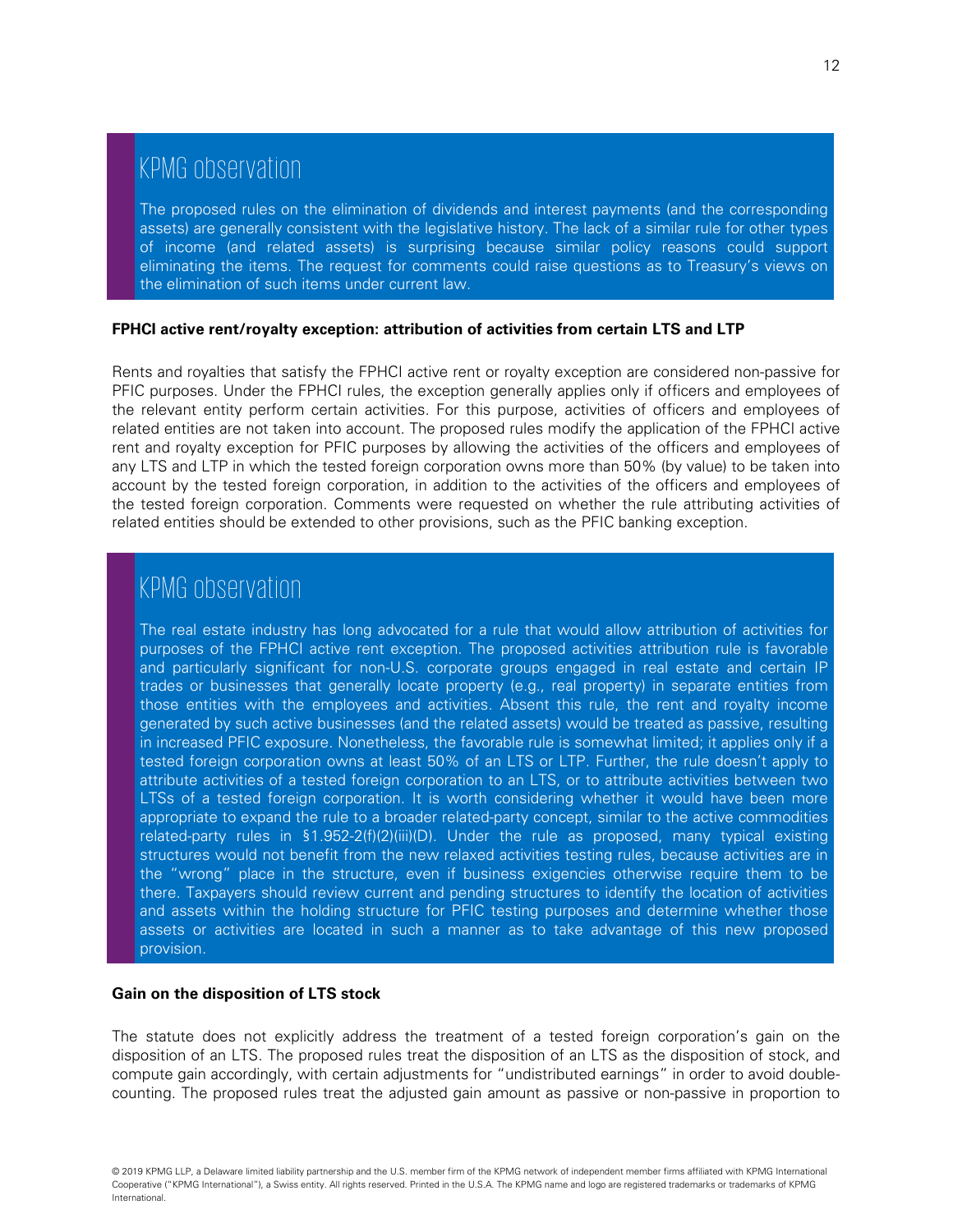the passive and non-passive assets of the LTS (and any other indirectly transferred LTS) on the date of the disposition.

## KPMG observation

The proposed rule generally is favorable and consistent with private letter rulings issued by the IRS. In addition, it is consistent with a rule that applies to the disposition of an LTP under the FPHCI partnership look-through rule.

#### <span id="page-13-0"></span>**Application of related-party exception to LTS and LTP income**

For purposes of applying the PFIC related-party exception to LTS or LTP income taken into account by a tested foreign corporation, the proposed rules provide that the relatedness determination is made with respect to the LTS or LTP, and not the tested foreign corporation. As a result, the related-party exception could apply if the payor is related to the LTS or LTP, regardless of whether the payor is related to the tested foreign corporation.

#### KPMG observation

The application of the related-party look-through exception to LTS income taken into account by a tested foreign corporation arguably has been unclear where the payor of an item of income is a "related person" with respect to either the tested foreign corporation or the LTS, but not with respect to both. The proposed rule is helpful clarification on the interaction of the related-party exception with the LTS and LTP rules.

#### <span id="page-13-1"></span>**Overlap of "Look-Through Rule" and "Domestic Subsidiary Stock Rule"**

In addition to the generally applicable Look-Through Rule, the statute also provides a special look through rule that that can apply when a tested foreign corporation owns at least 25% of the value of a domestic corporation that, in turn, owns stock of a domestic corporation (other than a RIC or REIT). In that case, provided the tested foreign corporation is either subject to the accumulated earnings tax ("AET") or otherwise waives any treaty benefits that would otherwise preclude application of the AET, the stock of the second-tier domestic corporation is treated as a non-passive asset, and dividends from the secondtier domestic corporation are treated as non-passive income, regardless of the character of the corporation's underlying assets and income (the "Domestic Subsidiary Stock Rule"). In many instances, the Look-Through Rule and Domestic Subsidiary Stock Rule by their terms both apply to a second-tier domestic corporation. Curiously, neither the statute nor the current guidance provide an ordering rule between the two look through rules. The proposed rules provide guidance on the interaction of the two rules, as well as the application of the Domestic Subsidiary Stock Rule.

• **Domestic Subsidiary Stock Rule has priority over Look-Through Rule.** The proposed rules provide that the Domestic Subsidiary Stock Rule generally takes precedence over the 25% Owned Look-Through Rule when both rules would otherwise each apply. However, the proposed rules would introduce new anti-abuse rules that significantly restrict the potential application of the Domestic Subsidiary Stock Rule. First, the proposed rules include a per-se anti-abuse rule that precludes application of the Domestic Subsidiary Stock Rule if the tested foreign corporation would be a PFIC if the second-tier domestic corporation stock (or any income received by the first-tier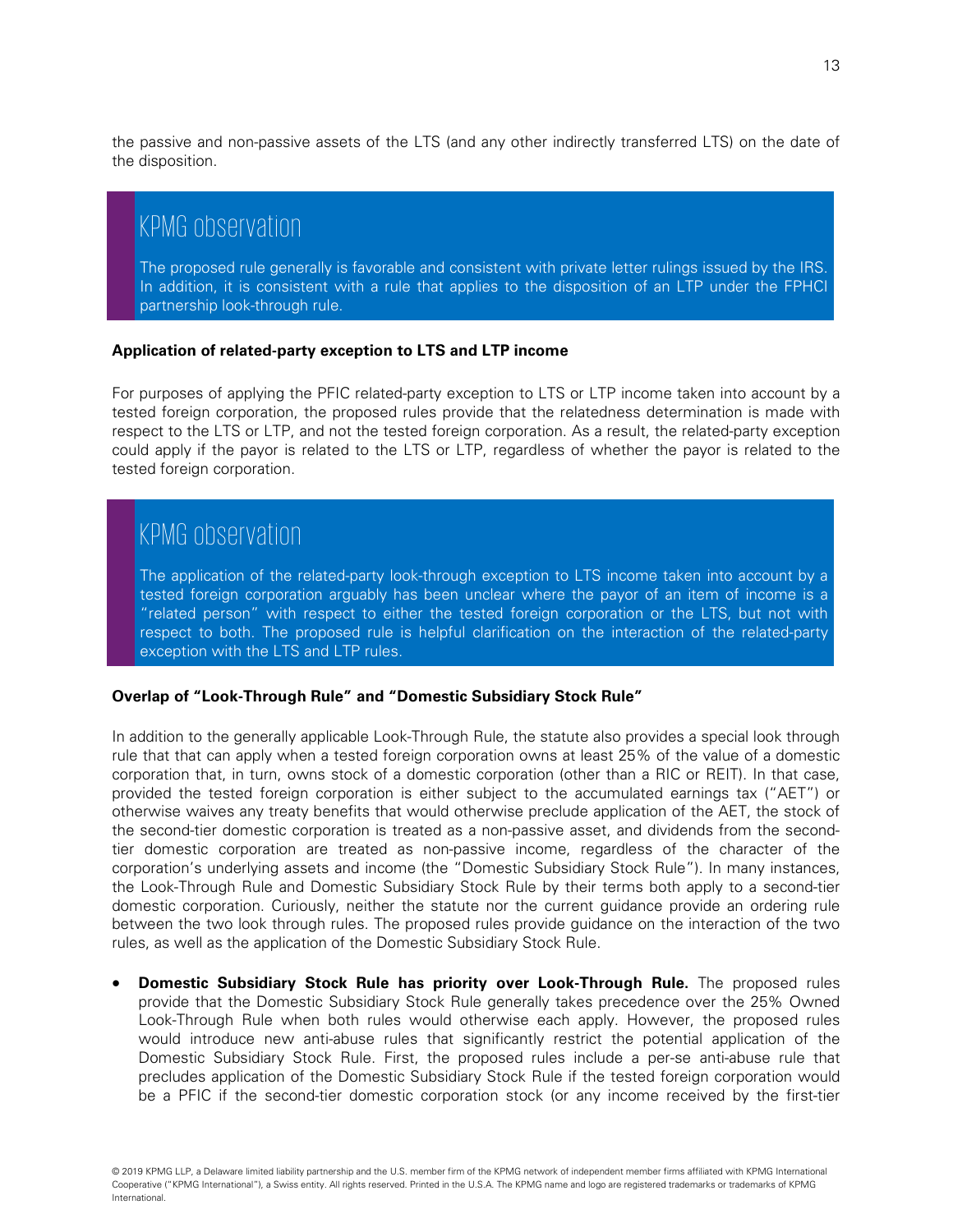domestic corporation with respect to the stock) were disregarded. The proposed rules also include a second anti-abuse rule that applies if "a principal purpose" for the tested foreign corporation's formation or acquisition of the first-tier domestic corporation is to avoid classification of the tested foreign corporation as a PFIC. A principle purpose is deemed to exist if the if the domestic corporation is not engaged in an active trade or business in the United States.

• **AET and waiver of treaty benefits.** The proposed rules clarify that the AET does not need to be imposed on a tested foreign corporation in order for the corporation to apply the Domestic Subsidiary Stock Rule. In addition, the proposed rules provide a procedure for waiving treaty benefits for purposes of the Domestic Subsidiary Stock Rule.

#### KPMG observation

For some taxpayers, the Domestic Subsidiary Stock Rule has been an attractive planning tool to avoid PFIC classification for corporate holding or investment companies that otherwise have substantial passive assets. In light of the proposed anti-abuse rules, the rule prioritizing the Domestic Subsidiary Stock Rule over the Look-Through Rule may be a pyrrhic victory for taxpayers. Broadly speaking, the anti-abuse rules largely may preclude taxpayers from availing themselves of the Domestic Subsidiary Stock Rule as a means to avoid PFIC treatment.

#### KPMG observation

In the preamble discussion, Treasury appears to justify prioritizing the Domestic Subsidiary Stock Rule over the Look-Through Rule solely based on a canon of statutory interpretation: a more specific rule controls a general rule. There was no discussion of any policy reason for prioritizing the Domestic Subsidiary Stock Rule or any explanation of the policy underlying the rule itself. It would be useful to understand Treasury's view on the underlying policy and benefits of the Domestic Subsidiary Stock Rule, particularly because some taxpayers will be disadvantaged by not being to apply the Look-Through Rule to a second-tier domestic subsidiary.

#### <span id="page-14-0"></span>Change of business exception

Under the statute, a foreign corporation generally is not treated as a PFIC if (1) neither the corporation (nor its predecessor) was a PFIC for any prior tax year, (2) it is established to the satisfaction of the Secretary that substantially all of the passive income of the corporation for the tax year is attributable to proceeds from the disposition of one or more active trades or businesses and the corporation will not be a PFIC for either of the first two tax years following such tax year; and (3) the corporation is not a PFIC for either of the two tax years ("change of business exception"). The proposed rules provide guidance on the change of business exception, including the application of the exception to LTS.

## KPMG observation

Although the title of the subsection for the change of business exception is "certain corporations changing business," and the legislative history describes the exception as a rule for corporations switching businesses, there is no such requirement in the statute. The preamble helpfully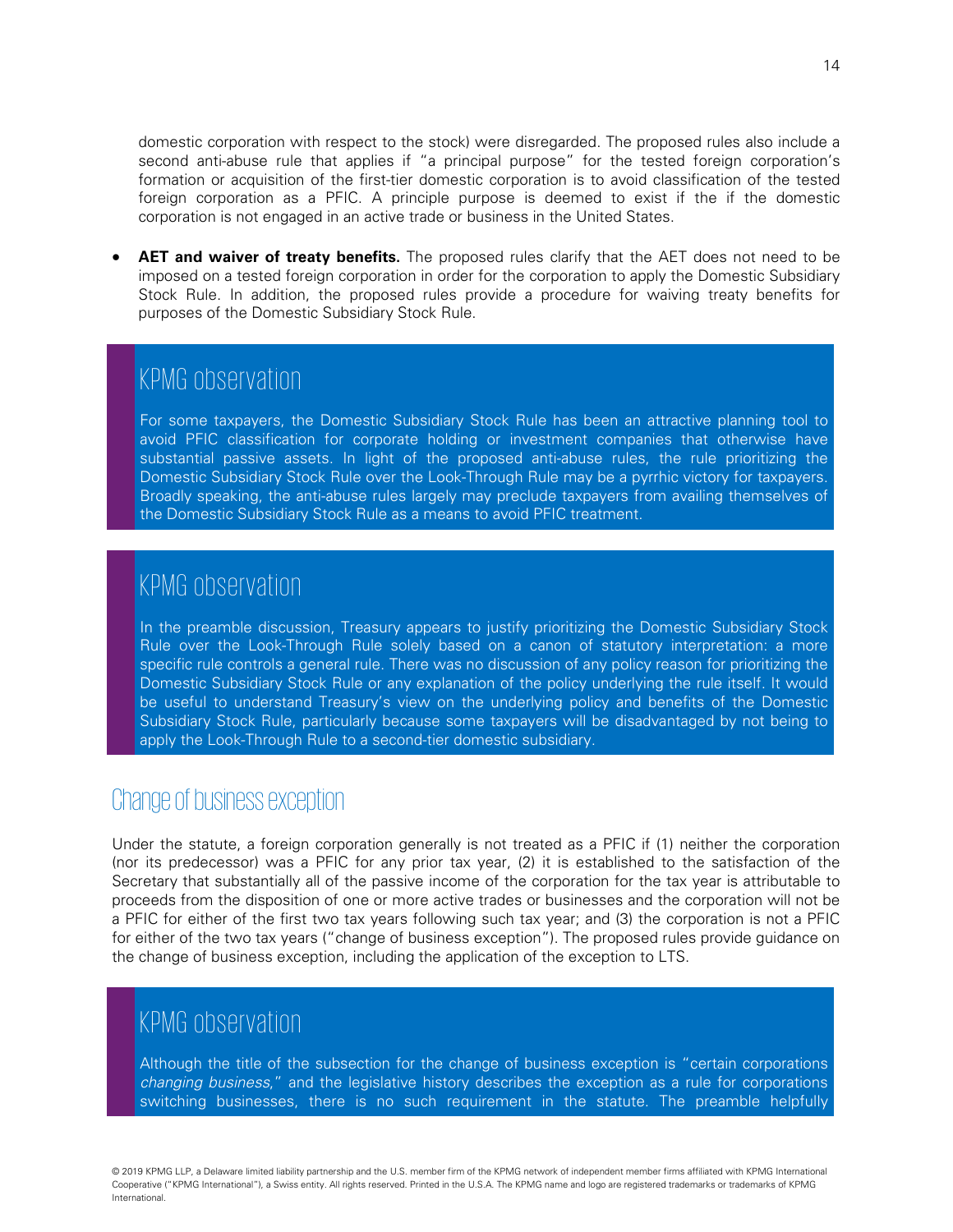acknowledges that a tested foreign corporation does not need to engage in a new business in order for the change of business exception to apply.

**Extension to assets.** Under the proposed rules, the change of business exception can apply based on either income or assets. Consistent with the statute, the exception can apply if substantially all of the passive income of the tested foreign corporation is attributable to proceeds from the disposition of an active trade or business. As an alternative, the exception also can apply if, following the disposition of an active trade or business, substantially all of the passive assets of the tested foreign corporation on the remaining measuring dates in the year of disposition are attributable to the proceeds from the disposition.

### KPMG observation

In its current formulation, the statutory rule has very limited application. The proposed rules' extension of the exception to assets is a helpful expansion of the exception. However, the proposed rules supply no definition of "substantially all" for purposes of the change of business exception. This is a particularly unhelpful omission as the term is widely-used throughout the Code, and does not have a consistent meaning.

- **Income attributable to disposition proceeds.** The proposed rules provide that income is attributable to the disposition of an active trade or business only to the extent that the income is derived from the disposition proceeds.
- **Extension to LTS.** The proposed rules extend the change of business exception to apply to the disposition of stock of a LTS that was engaged in an active trade or business. Under the proposed rule, for purposes of the change of business exception, a disposition of stock of an LTS is treated as a disposition of a proportionate share of the assets held by the LTS on the date of the disposition. Accordingly, for purposes of the change of business exception, the proceeds attributable to assets used by a LTS in an active trade or business are proceeds from the disposition of an active trade or business.

#### KPMG observation

The proposed rule for gain on the disposition of LTS stock is consistent with private letter rulings issued by the IRS on the subject.

- **Definition of active business**. Under the proposed rules, the term active trade or business is defined by cross-reference to the section 367 regulations, with certain modifications relating to officers and employees of related entities.
- **Year of applicability.** The proposed rules provide that the change of business exception can be applied to either the tax year of the disposition of an active trade or business, or the immediately succeeding tax year (but cannot be applied with respect to more than one tax year). As described in the preamble, this rule is meant to address situations where the proceeds from the disposition are received over a two year period.

<sup>© 2019</sup> KPMG LLP, a Delaware limited liability partnership and the U.S. member firm of the KPMG network of independent member firms affiliated with KPMG International Cooperative ("KPMG International"), a Swiss entity. All rights reserved. Printed in the U.S.A. The KPMG name and logo are registered trademarks or trademarks of KPMG International.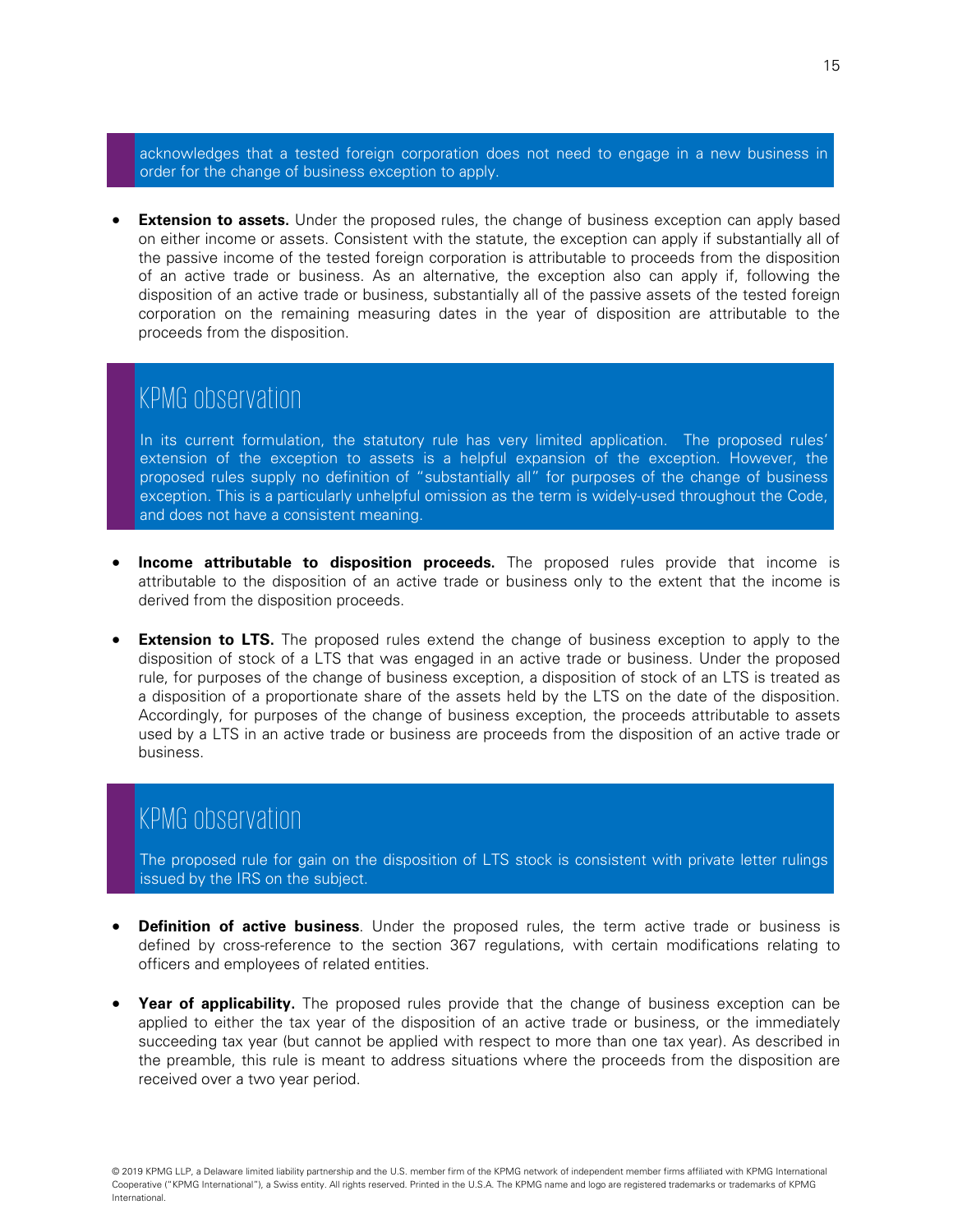## <span id="page-16-0"></span>Insurance rules

As described above, the proposed rules include guidance relating to whether a foreign insurance company may be treated as a QIC engaged in the active conduct of an insurance business. Income derived from the active conduct of an insurance business by a QIC is excluded from passive income for purposes of determining if the foreign insurance company is a PFIC. The proposed rules provide guidance on whether a foreign corporation is a QIC, and what constitutes the "active conduct" of an "insurance business". The proposed rules also provide guidance on the application of the Look-Through Rule in the insurance context, and on the treatment of a domestic insurance subsidiary of a foreign insurance company.

## <span id="page-16-1"></span>Sections 1297(b)(2)(B) and 1297(f)

Section 1297(b)(2)(B) was amended in the new U.S. tax law to require that in order to exclude a foreign insurance company's income from the definition of passive income for purposes of determining PFIC status, it must be "derived in the active conduct of an insurance business by a QIC". The new law also introduced new section 1297(f) to provide the definition of a QIC. Section 1297(f) set forth a new requirement that the entity's "applicable insurance liabilities" are more than 25% of the entity's total assets (the "25% test"). A special rule applies which reduces the threshold to 10% of total assets (the "10% test") where the foreign insurance company is in run-off or if the company failed to meet the 25% test because of rating-related circumstances. Section 1297(f) also retained an element of former 1297(b)(2)(B) which requires that the foreign insurance company would be taxed as an insurance company under Subchapter L were it a domestic corporation.

#### <span id="page-16-2"></span>Requirements for a foreign insurance company to be treated as a QIC

The proposed rules require that in order for a foreign insurance company to be treated as a QIC, it must (1) be an insurance company as defined in section 816(a) that would be taxed under Subchapter L if it were a domestic company, and (2) meet the 25% test (or the 10% test if applicable). In order to meet the requirements of Subchapter L, more than half of an entity's business during the tax year must be the issuance of insurance contracts or annuities and/or the reinsurance of such contracts. See section 816(a). In order to be a QIC, a foreign insurance company must have "applicable insurance liabilities" that exceed 25% (or 10% if the 10% test applies) of its "total assets."

"Applicable insurance liabilities" are defined to include losses that have occurred for which the foreign corporation has become liable but has not yet paid, before the end of the last annual reporting period ending with or within the tax year, including unpaid claims for death benefits, annuity contracts, and health insurance benefits, unpaid expenses of investigating and adjusted unpaid losses and, in the case of life, health and annuity business, reserves, i.e., amounts actually paid during the year are not included in determining applicable insurance liabilities.

Applicable insurance liabilities are determined based on the company's "applicable financial statement," but the amount of the applicable insurance liabilities is capped at the lesser of (1) the amount shown in the applicable financial statement, (2) the minimum amount of applicable insurance liabilities required by the applicable law or regulation of the jurisdiction of the applicable regulatory body; or (3) the amount shown on the most recent financial statements determined under U.S. GAAP or IFRS, even if the financial statement was not prepared for financial reporting purposes.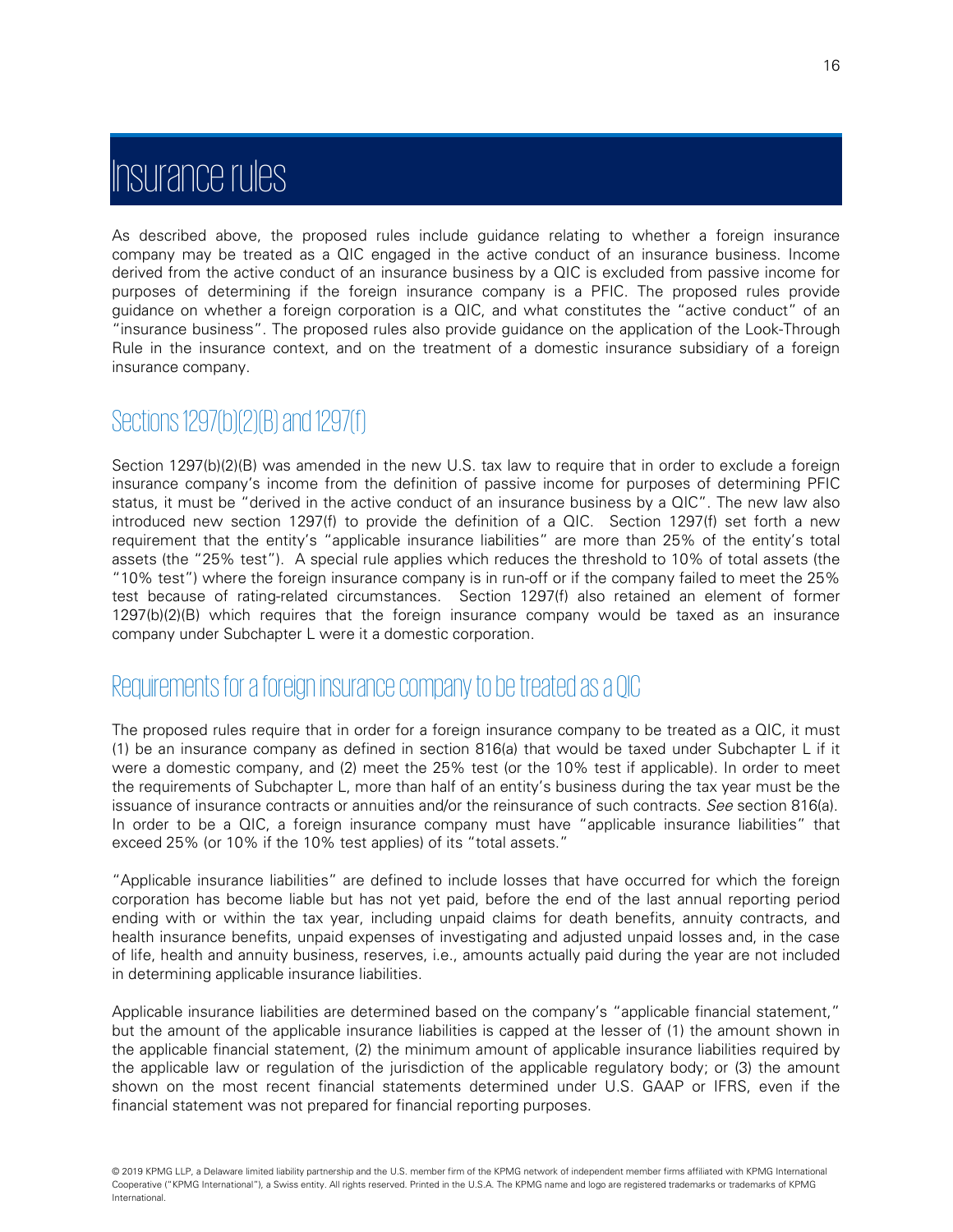In the case of an applicable financial statement that is not prepared under U.S. GAAP or IFRS, if the statement does not discount losses on an economically reasonable basis, the foreign corporation must reduce its applicable insurance liabilities to reflect an appropriate discount rate, i.e., a discount rate that would apply under U.S. GAAP or IFRS.

The proposed rules provide that an insurance business is the business of issuing insurance and annuity contracts and the reinsuring of risks underwritten by insurance companies, as well as the investment activities and administrative services that are required to support, or are substantially related to, the insurance, annuity, or reinsurance contracts issued or entered into by the QIC. At least 50% of the entity's business must be insurance business for the entity to qualify as a QIC.

In determining if the foreign entity is actively conducting an insurance business, the officers and employees of the foreign insurance company must carry out substantial managerial and operational activities. A QIC's officers and employees may include the officers and employees of certain companies related to the owner of the QIC. This requirement is more generous than the rule stated in proposed regulations issued under the previous version of section 1297(b)(2)(B) in 2015, but third party administrators cannot be used to do the majority of managerial and operational activities.

## <span id="page-17-0"></span>Eligibility for the 10% test of companies in runoff and companies subject to rating-related circumstances

If a corporation fails to be a QIC solely due to failing the 25% test described above, it may elect to qualify as a QIC under a reduced 10% test provided that the failure is due to either rating-related or run-off related circumstances.

"Rating-related circumstances" occur when a rating agency requires a foreign corporation to maintain a level of capital to achieve a minimum credit rating for the foreign corporation to be "classified as secure to write new insurance business for the current year." The preamble states that the proposed rule is "intended to apply to the highest minimum credit rating required to be classified as secure to write new insurance business for any line of insurance business."

A company will not be considered in runoff unless it has adopted a plan of liquidation or termination of operations.

In order for a company to qualify for the 10% test, section 1297(f)(2)(B)(i) requires that the company be "predominantly engaged in an insurance business". The proposed rules make clear that the "predominantly engaged" requirement is over and above the general requirement that a QIC be engaged in the active conduct of an insurance business. The proposed rules state that whether a company is "predominantly engaged in an insurance business" is a facts and circumstances test, and the proposed rules provides a list of four facts and circumstances to consider in determining whether a foreign corporation is predominantly engaged in an insurance business, as well as three examples of facts indicating a foreign corporation is not predominantly engaged in an insurance business.

#### <span id="page-17-1"></span>Look-Through Rules

In applying the Look-Through Rules in the insurance context, the proposed rules operate as follows: income and assets that are passive in the hands of a look-through subsidiary or look-through partnership may be treated as active by a direct or indirect parent that is a QIC. Under this provision, the tested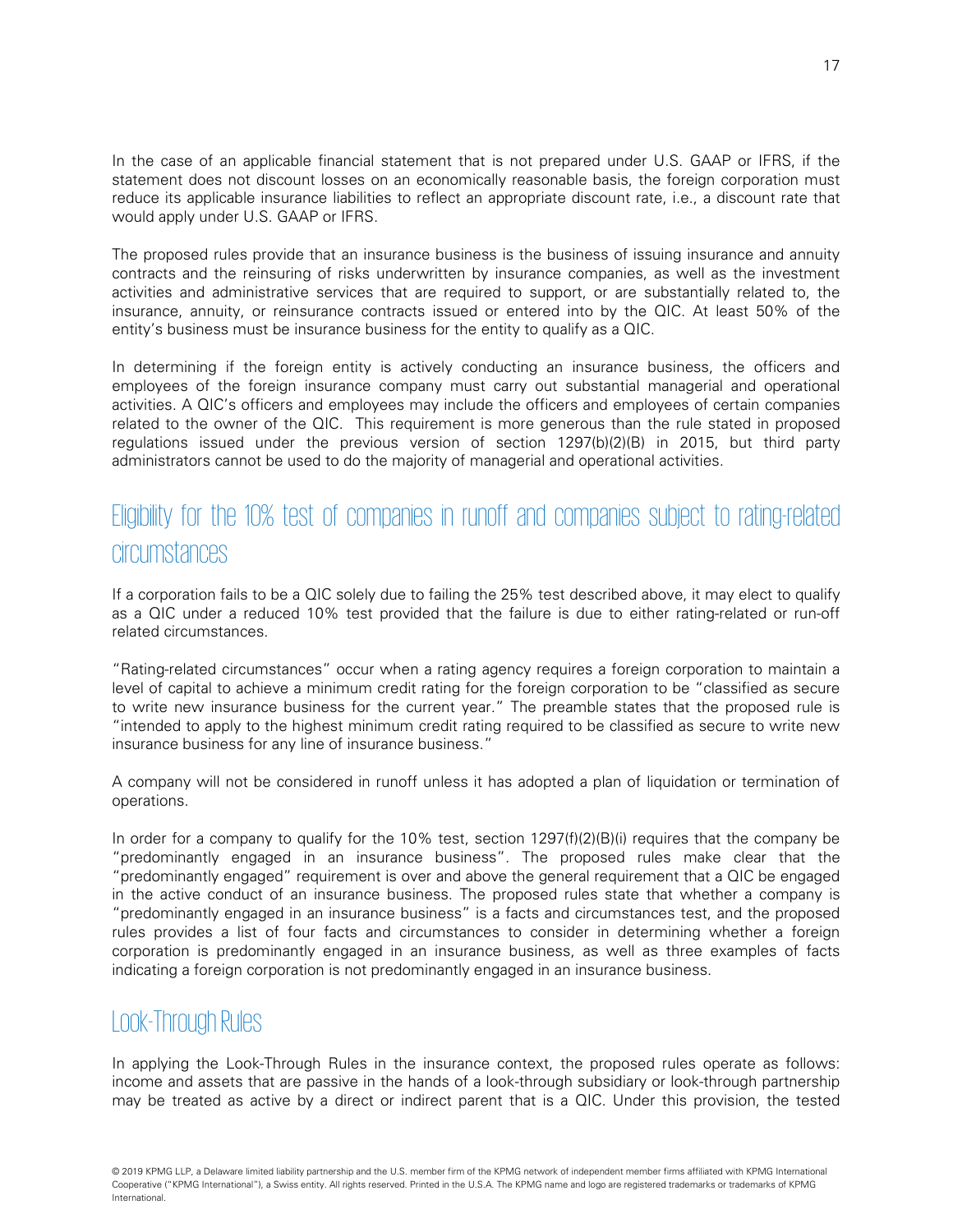foreign corporation is treated as if it directly holds its proportionate share of the assets and as if it directly receives its proportionate share of the income of the look-through subsidiary or look-through partnership. If the tested foreign corporation is a QIC, the income and assets are tested under the proposed rules to determine if they qualify for the section 1297(b)(2)(B) insurance exception to passive income.

However, in order for the income and the assets of a look-through subsidiary or partnership to be tested in the hands of the QIC, the look-through subsidiary or partnership must have its assets and liabilities included in the applicable financial statement of the foreign corporation for purposes of the 25% test and the 10% test.

#### <span id="page-18-0"></span>Qualifying domestic insurance corporations

The proposed rules provide that income of a qualifying domestic insurance corporation is not treated as passive income, and assets of a qualifying domestic insurance corporation are not treated as passive assets. A qualifying domestic insurance corporation is a domestic corporation that is subject to tax as an insurance company under subchapter L of chapter 1 of subtitle A of the Code and is subject to Federal income tax on its net income.

This rule is intended to address situations where a tested foreign corporation owns a domestic insurance corporation through a structure to which section 1298(b)(7) does not apply.

#### KPMG observations

The proposed rules would impose a significant burden on any foreign insurance company that seeks to avoid PFIC status. Even those companies whose applicable insurance liabilities exceed the 25% threshold may find it difficult to maintain the kind of documentation that would be needed to demonstrate that the 25% test is met.

It will be disappointing to taxpayers and their advisors that two features that were requested in comments on section 1297(f) were not incorporated in the proposed rules. The first is that only unpaid liabilities and reserves are taken into account for determining applicable insurance liabilities; amounts actually paid are not taken into account. This means for example that a company that comfortably met the 25% test on December 30 might find itself falling short if a large amount of claims are paid on December 31. There is also no coherent reason why a taxpayer should be treated differently depending on whether claims are paid on December 31 or January 1.

A second disappointing feature of the proposed rules is that they make no accommodation for insurance companies that, by the nature of their business, hold low reserves and a large amount of assets, such as companies that provide catastrophe cover or terrorism insurance. In fact, quoting legislative history, the preamble expresses the view that companies with "a small number of insured risks with low likelihood but large potential costs" looks less, not more, like an insurance company.

The rule set forth in the Code under section 1297(f)(3)(B) limits the amounts that may be treated as applicable insurance liabilities to those amounts reported to the applicable insurance regulatory body in the applicable financial statement. Prior to the issuance of the proposed rules, tax advisors devoted most of their attention to thinking about how to identify the "applicable financial statement". However, the proposed rules add an additional layer of complexity by further limiting the applicable insurance liabilities (even if less than those shown on the applicable financial

<sup>© 2019</sup> KPMG LLP, a Delaware limited liability partnership and the U.S. member firm of the KPMG network of independent member firms affiliated with KPMG International Cooperative ("KPMG International"), a Swiss entity. All rights reserved. Printed in the U.S.A. The KPMG name and logo are registered trademarks or trademarks of KPMG International.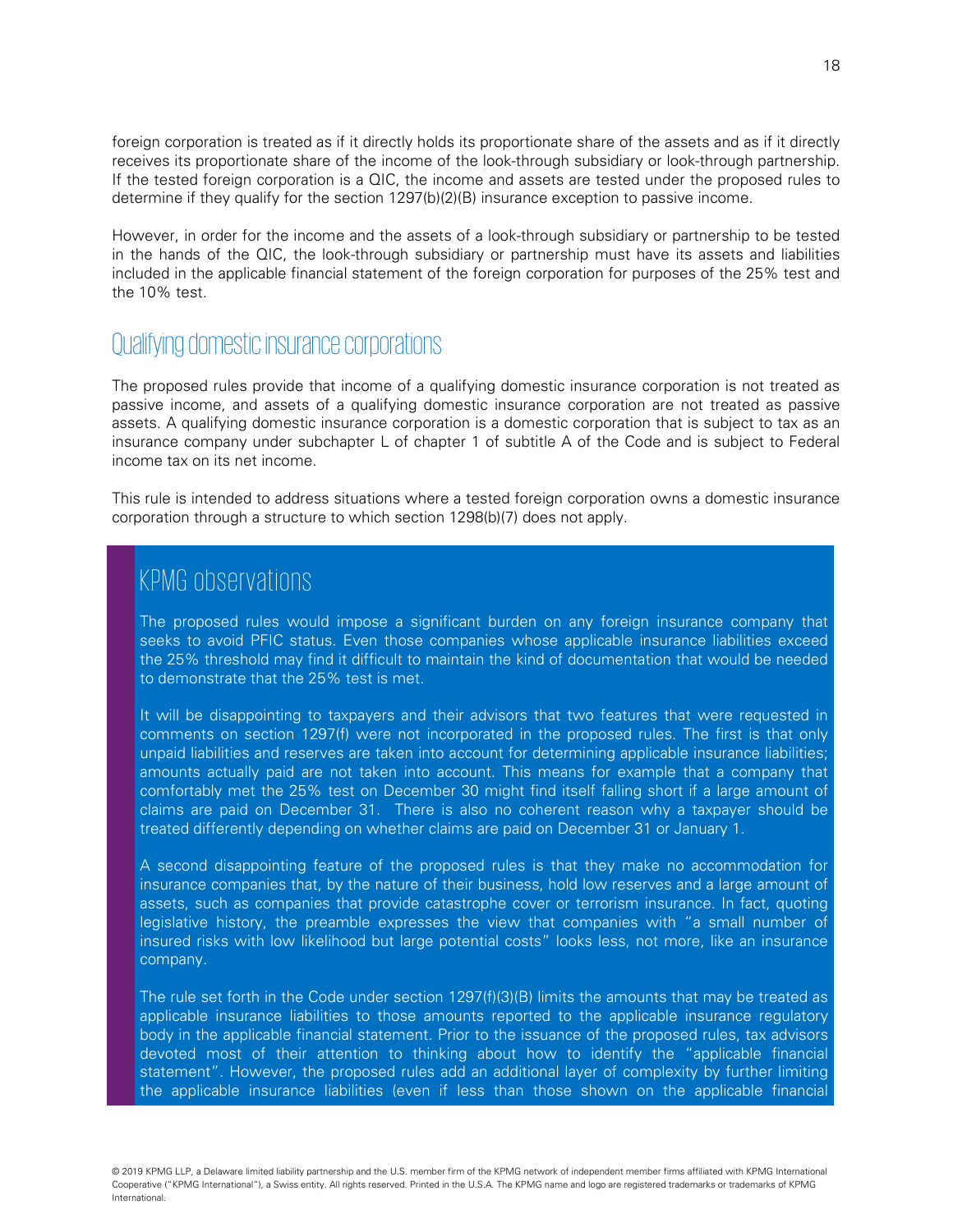statement) to the lesser of (1) the "minimum amount" required under law or regulation by the insurance regulator, and (2) the most recent U.S. GAAP or IFRS financial statement even if the financial statement is not an "applicable financial statement" because it was not prepared for financial reporting purposes (a term which is not even defined in the proposed rules).

The difficulties associated with establishing a foreign insurance company's status as a qualifying insurance corporation are exacerbated by certain ambiguities in the proposed rules. For example, limiting the amount of the applicable insurance liabilities to the "minimum amount" required by the regulator would seem to suggest that the cap is not the amount actually required or permitted by the regulator. This interpretation is supported by the preamble to the regulations, which states that it is appropriate to cap applicable insurance liabilities at the lesser amount "even if the foreign corporation's regulator would accept a higher liability amount for regulatory purposes." The proposed rules apparently give no weight at all to the foreign insurance company's actual liabilities shown on the financial statement even where a regulator requires the company to hold assets commensurate with those actual required liabilities. Furthermore, the proposed rules do not provide meaningful guidance on how the minimum amount should be determined.

Even more daunting are the obstacles to companies qualifying for the 10% test as a run-off company or because of rating-related circumstances. In the case of a run-off company, the company will not be permitted to apply the 10% test unless the company has a plan of liquidation or termination, which is not currently typical for companies in run-off.

The rule for determining whether a company is entitled to apply the 10% test because of ratingrelated circumstances is rife with ambiguity. The higher level of surplus must be "required" by the rating agency – however numerous factors go into determining a company's credit rating. Hopefully the final regulations will better define the minimum rating requirement.

The rules make clear that the election of the 10% test is made by the shareholder, based on information provided by the corporation. This election bears some resemblance to the process required for a U.S. shareholder of a PFIC to make a QEF election, where the PFIC is required to provide information to the shareholder sufficient to allow the shareholder to prepare its tax return. Unlike the QEF election, however, the election of the 10% test will be invalid if the shareholder knew or had reason to know that the statement made by the foreign corporation regarding eligibility for the 10% test was incorrect. This "knew or had reason to know" test perhaps makes sense in the context of a closely held company with a small number of shareholders that would have access to information, but would be difficult, or impossible, to apply in the case of widelyheld companies. The difficulties that shareholders have faced in obtaining the information necessary to make a comparatively simple QEF election do not bode well for the shareholder who wishes to elect the 10% test. The final regulations should provide further guidance on the circumstances under which a shareholder would be deemed to know or have reason to know that a statement from the foreign corporation is untrue.

The proposed rules provide no guidance regarding how a taxpayer is to identify the applicable financial statement where the foreign insurance company does not have a stand-alone financial statement, e.g., where there is only a consolidated financial statement. In the absence of guidance, the implication is that a foreign insurance company that cannot identify any stand-alone financial statement has no applicable insurance liabilities. However, because the application of the lookthrough rule to a foreign insurance company and a look-through subsidiary requires that the insurance company and the subsidiary be included within the same applicable financial statement, the implication is that the available financial statement will drive the analysis of whether the foreign insurance company is a QIC, as opposed to permitting taxpayers that seek to treat a foreign

<sup>© 2019</sup> KPMG LLP, a Delaware limited liability partnership and the U.S. member firm of the KPMG network of independent member firms affiliated with KPMG International Cooperative ("KPMG International"), a Swiss entity. All rights reserved. Printed in the U.S.A. The KPMG name and logo are registered trademarks or trademarks of KPMG International.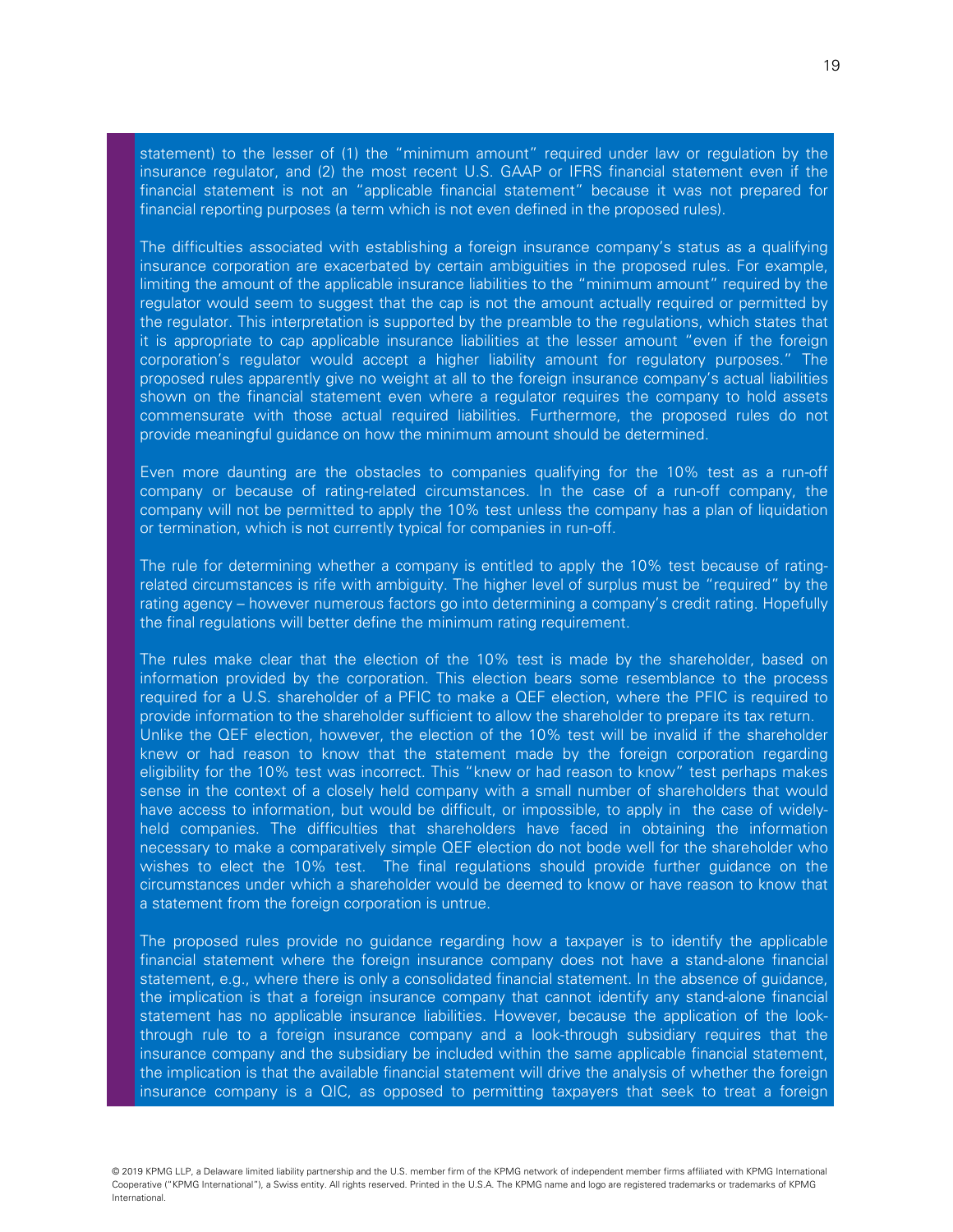insurance company as a QIC to use whatever financial statements are available, whether standalone or not, to determine whether the 25% test or 10% test is met. Also problematic in relation to the requirement that a look-through subsidiary be included in the applicable financial statement is that many regulators around the world require stand-alone financial statements for the regulated entity with subsidiaries accounted for on the equity method and not consolidated. It's not clear whether the assets of an equity method investee meet the requirement of being included in the applicable financial statements. Again, hopefully this issue will be addressed in the final regulations.

## <span id="page-20-0"></span>Applicability dates and reliance

The proposed rules are proposed to apply to tax years of shareholders beginning on or after the date the final regulations are published. Prior to finalization, taxpayers may rely on the proposed rules, provided they consistently apply all of the proposed rules. The proposed rules on insurance can be relied on for tax years beginning after December 31, 2017, while the other proposed rules can be relied on for all open tax years of the taxpayer.

Additionally, the preamble states that taxpayers may continue to rely on Notice 88-22 until the proposed rules are finalized.

# <span id="page-20-1"></span>Comment period and hearing

The preamble to the proposed rules includes a number of specific requests for comments. Any comments or requests for a public hearing must be received by September 9, 2019.